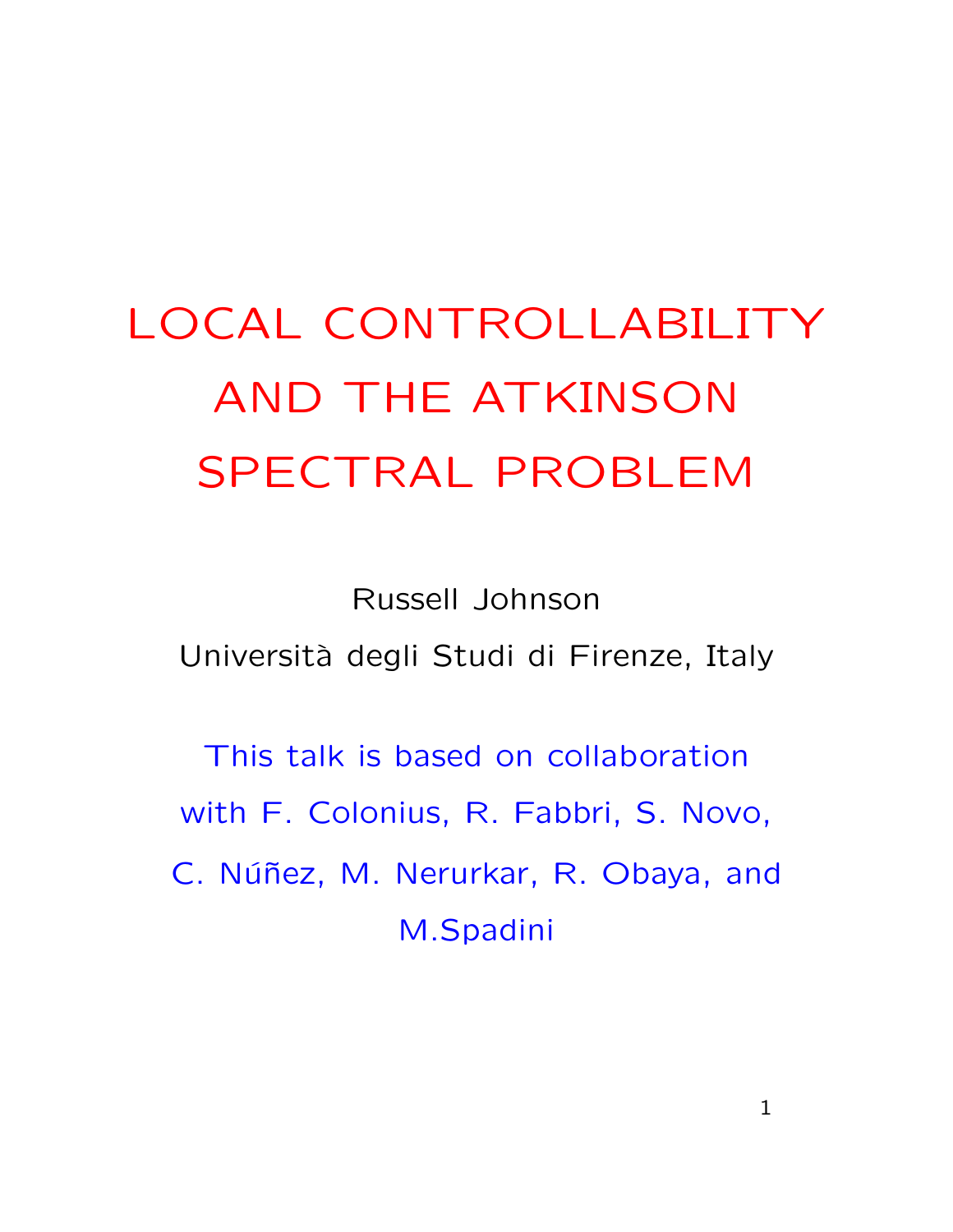What is an Atkinson spectral problem?

 $\begin{pmatrix} 0_n & -I_n \end{pmatrix}$ Let  $I_n$  be the  $n \times n$  unit matrix. Let  $J =$  $I_n$  0n  $\setminus$ be the standard  $2n \times 2n$  dimensional antisymmetric matrix. Let  $H(\cdot)$ ,  $\Gamma(\cdot)$  be two bounded continuous functions which take values in the set  $\mathbb{S}_{2n}$  of symmetric  $2n \times 2n$ matrices. Suppose that  $\Gamma(t) \geq 0$  for all  $t \in \mathbb{R}$ . Consider the boundary value problem

$$
J\frac{dz}{dt} = (H(t) + \lambda \Gamma(t))z \qquad z \in \mathbb{C}^{2n} \qquad (1)
$$
  

$$
z(-\infty) = z(\infty) = 0
$$

where  $\lambda \in \mathbb{C}$  and  $-\infty < t < \infty$ .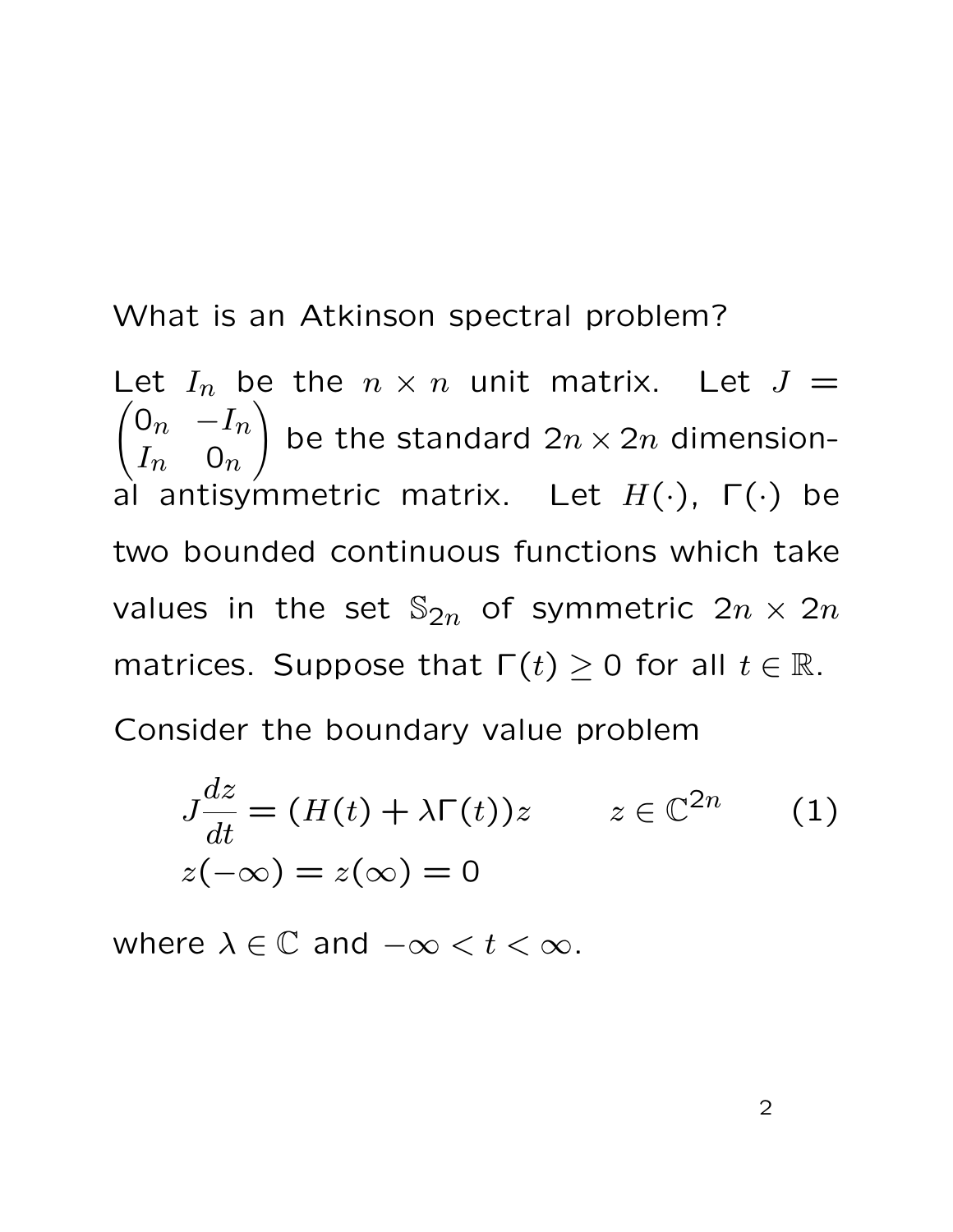One can impose boundary conditions at the endpoints of a finite interval  $[-a, a]$ ; one obtains problem (1) by "letting  $a \to \infty$ ". There is a spectral theory for the problem (1) which is analogous in many respects to that of a selfadjoint operator on a Hilbert space. We indicate the bare-bones elements of this spectral theory. Let  $\Phi(t)$  be the fundamental matrix solution of  $Jz' = H(t)z$ .

• One imposes an **Atkinson Condition**, of the form

$$
\int_{-\infty}^{+\infty} |\Gamma(t)\Phi(t)z_0|^2 dt > 0 \text{ if } 0 \neq z_0 \in \mathbb{R}^{2n}
$$

3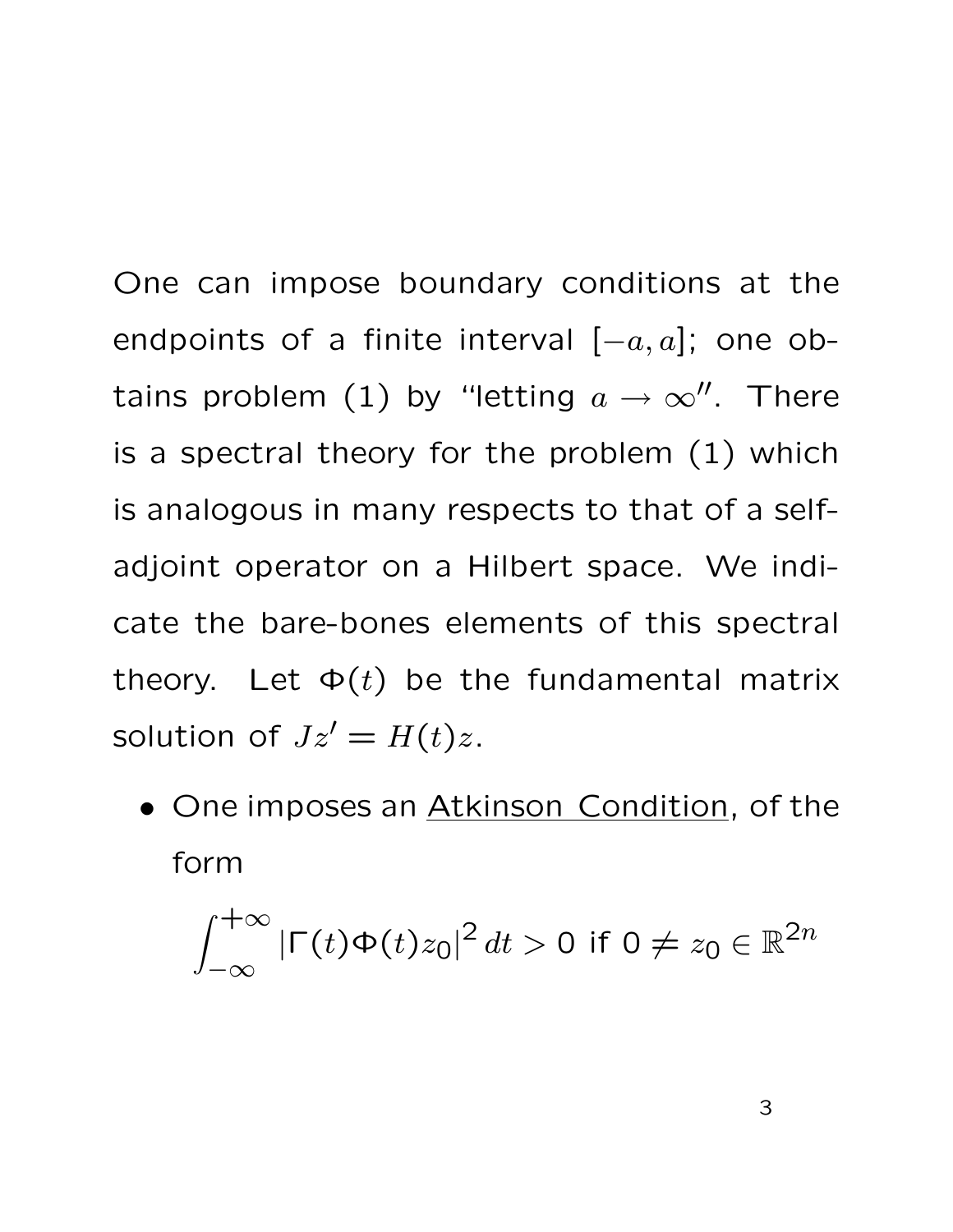- $\bullet\,$  One introduces the Weyl  $m\textrm{-}$ functions  $m_\pm(\lambda)$  $(Im \lambda \neq 0)$ . They assume values in the set  $\mathbb{S}_n(\mathbb{C})$  of symmetric complex  $n \times n$  matrices. One defines the "characteristic function"  $g(\lambda)$   $(Im \lambda \neq 0)$  in terms of  $m_{\pm}(\lambda)$ ; it assumes values in  $\mathbb{S}_{2n}(\mathbb{C})$ .
- One proves the existence of a spectral matrix  $\rho(\cdot) \in \mathbb{S}_{2n}$  with the property

$$
Im\,g(\lambda) = \frac{1}{\pi} \int_{-\infty}^{\infty} \frac{\rho(dt)}{|t - \lambda|^2}
$$

The spectrum of  $(1)$  is the set of increase points of  $\rho(\cdot)$ .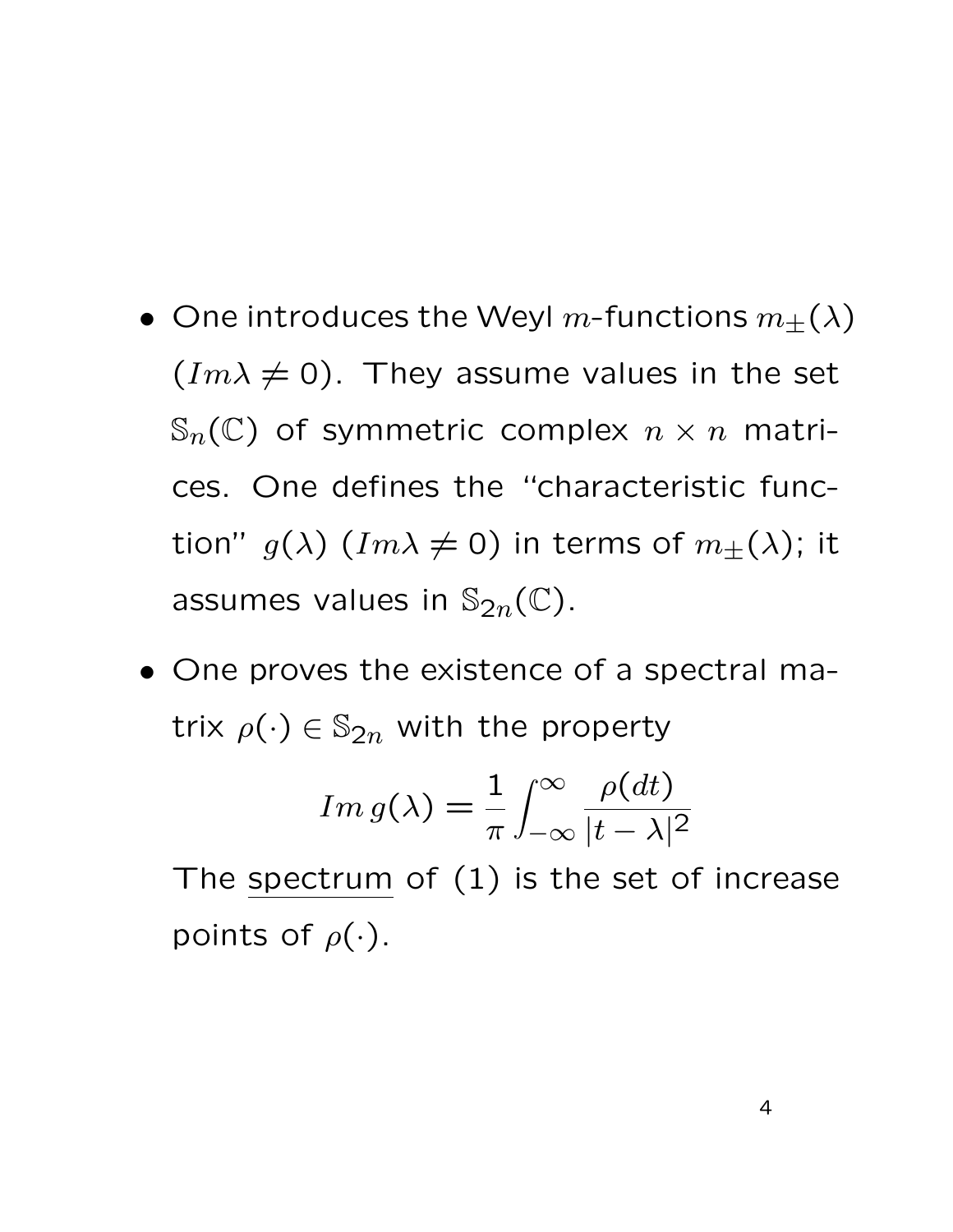Example Consider the Schrödinger equation

$$
-x'' + q(t)x = \lambda x \qquad x \in \mathbb{R}.
$$
  
Put it in the form (1) by writing  $z = \begin{pmatrix} x \\ x' \end{pmatrix}$ :  

$$
\begin{pmatrix} 0 & -1 \\ 1 & 0 \end{pmatrix} \begin{pmatrix} x \\ x' \end{pmatrix}' = \begin{bmatrix} -q(t) & 0 \\ 0 & 1 \end{bmatrix} + \lambda \begin{pmatrix} 1 & 0 \\ 0 & 0 \end{pmatrix} \begin{pmatrix} x \\ x' \end{pmatrix}
$$

$$
x(-\infty) = x(\infty) = 0
$$

The Weyl m-functions  $m_{\pm}(\lambda)$ , the characteristic function  $g(\lambda)$ , and the spectral matrix for this problem are constructed in Coddington-Levinson, Chapter 9.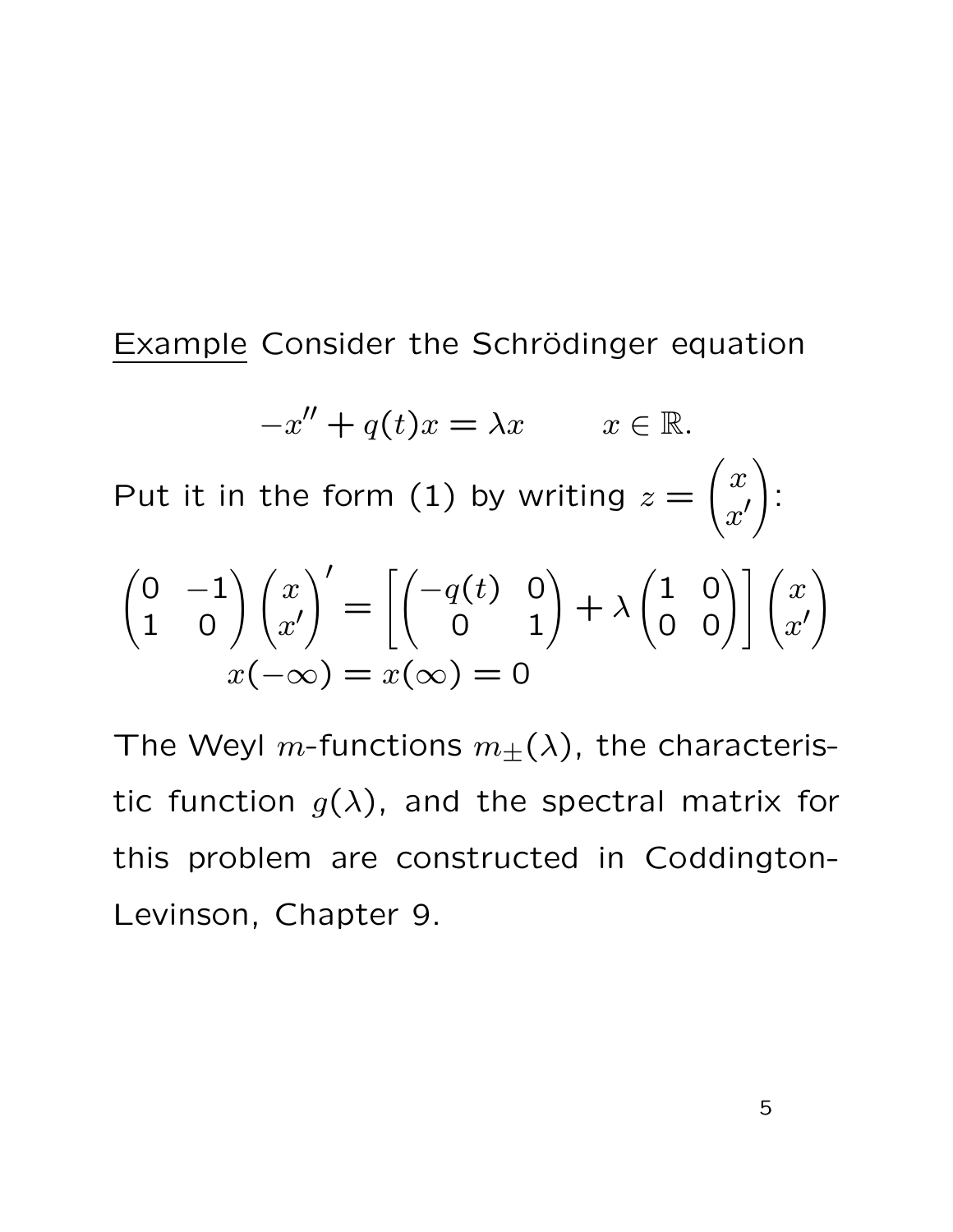Let us now connect the Atkinson problem, especially the Atkinson condition, with linear nonautonomous control theory. Consider the control system

$$
x' = A(t)x + B(t)u \quad x \in \mathbb{R}^n, \ u \in \mathbb{R}^m \qquad (2)
$$

where  $A(\cdot)$ ,  $B(\cdot)$  are bounded uniformly continuous matrix-valued functions of the appropriate dimensions. As is well known, this system is locally null controllable iff the controllability matrix is positive definite: that is, iff there exists  $T > 0$ ,  $\delta > 0$  such that

$$
\int_0^T |B^t(s)\Psi^{-1}(s)^t x_0|^2 ds \ge \delta |x_0|^2 \ \forall x_0 \in \mathbb{R}^n.
$$

Here  $\Psi(t)$  is the fundamental matrix solution of  $x' = A(t)x$ .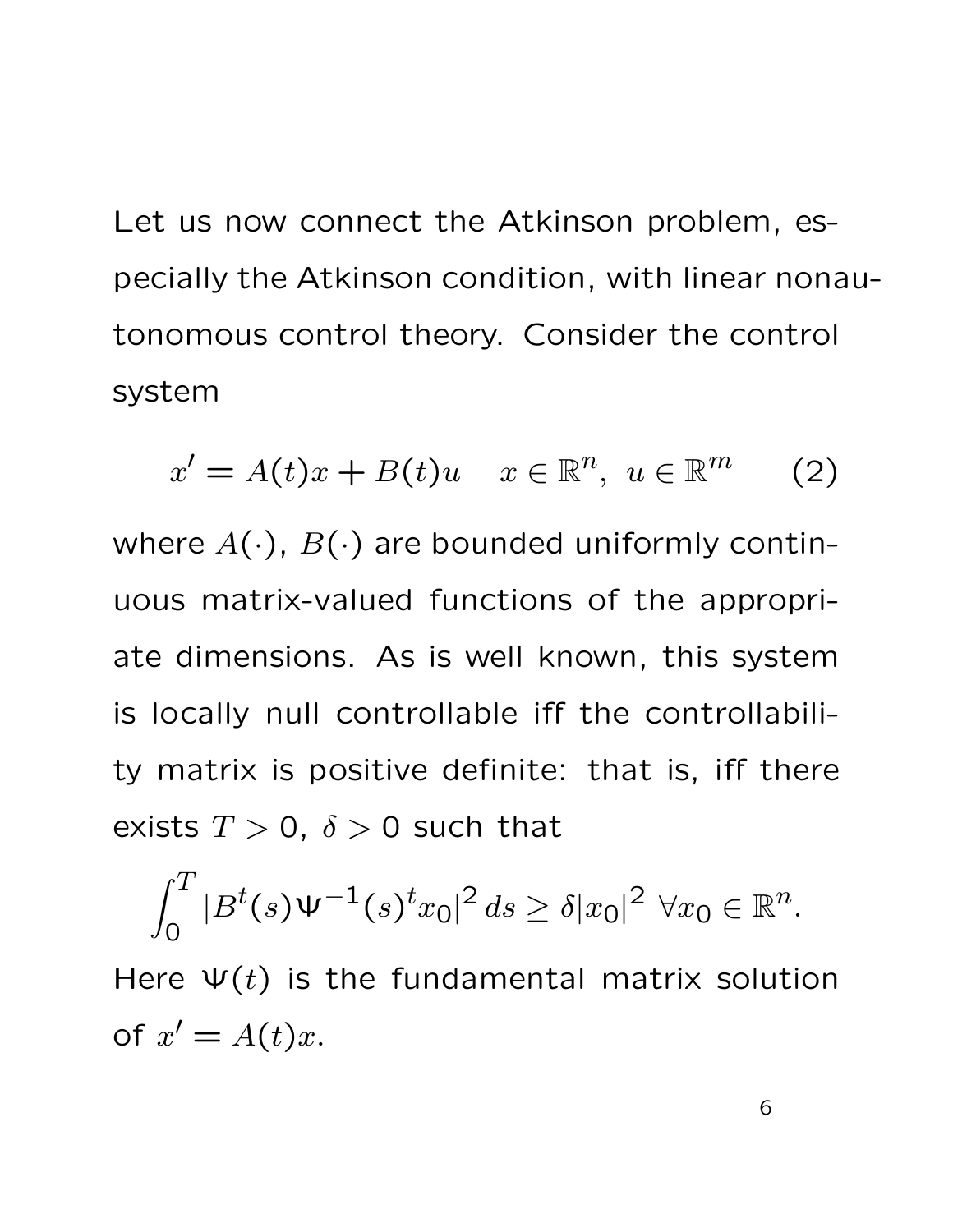We see that the Atkinson condition holds if  $\exists T > 0$ ,  $\delta > 0$  such that

$$
\int_0^T |\Gamma(s)\Phi(s)z_0|^2 \geq \delta |z_0|^2 \quad z_0 \in \mathbb{R}^{2n}.
$$

This is the local controllability condition for the adjoint system

$$
z' = -H(t)Jz + \Gamma(t)u.
$$

This connection turns out to be very useful in the context of the nonautonomous spectral problem (1), as we now indicate.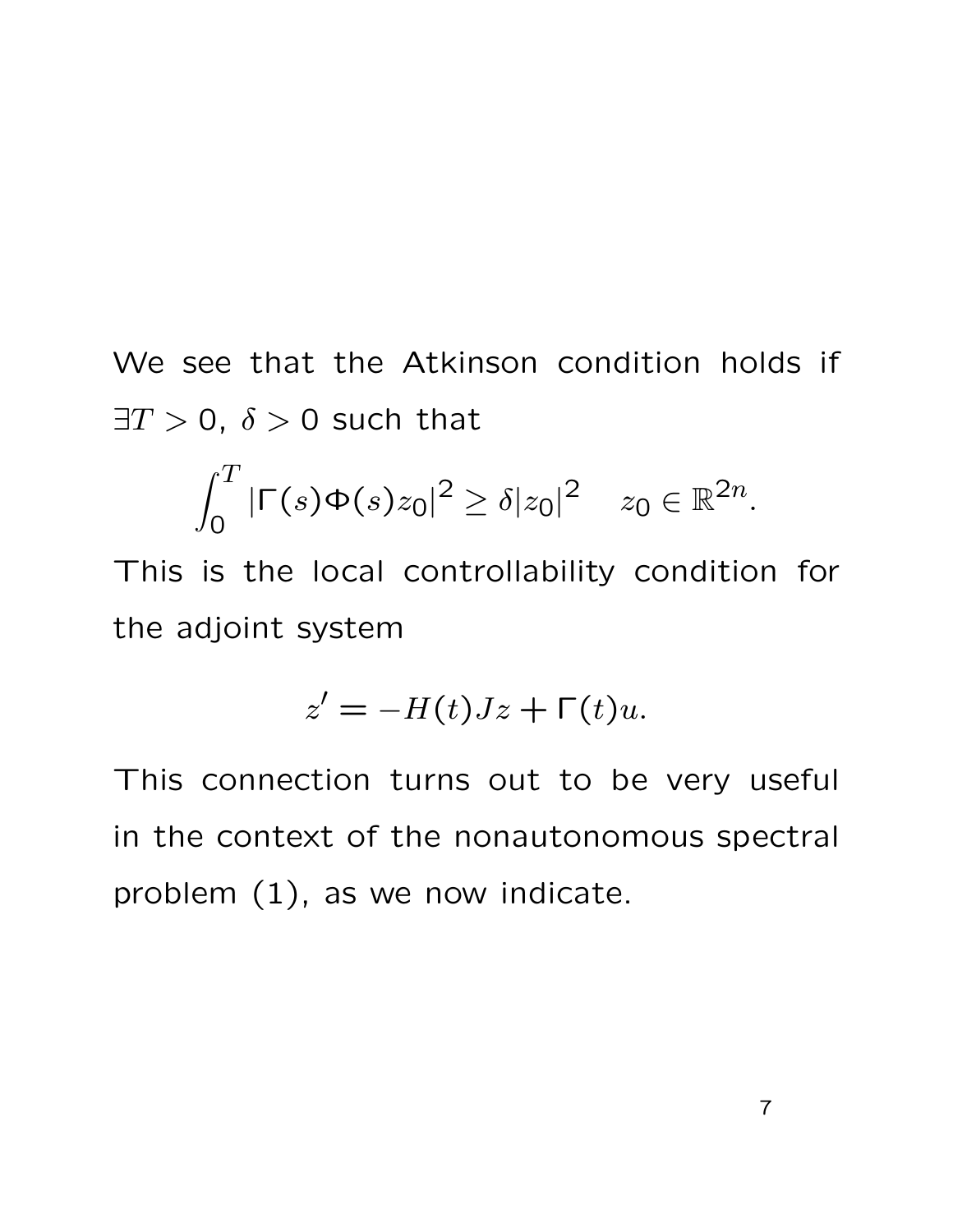We treat the nonautonomous differential system (1) by introducing the Bebutov flow. Suppose that H and  $Γ$  are uniformly continuous and bounded. Let  $\Omega$  be the Bebutov hull of  $(H, \Gamma)$  and let  $\{\tau_t \mid t \in \mathbb{R}\}$  be the corresponding translation flow. There are continuous functions  $\tilde{H}$ ,  $\tilde{\Gamma}$  :  $\Omega \rightarrow \mathbb{S}_{2n}$  and a point  $\omega_0 \in \Omega$  such that  $H(t) = \tilde{H}(\tau_t(\omega_0))$ ,  $\Gamma(t) = \tilde{\Gamma}(\tau_t(\omega_0))$ . We abuse notation, and write  $H, \Gamma$  instead of  $\tilde{H}$ , Γ. We obtain a family of Atkinson problems

$$
Jz' = [H(\tau_t(\omega)) + \lambda \Gamma(\tau_t(\omega))]z \quad (1_\omega)
$$
  

$$
z(-\infty) = z(\infty) = 0
$$

where  $\omega$  ranges over  $\Omega$ .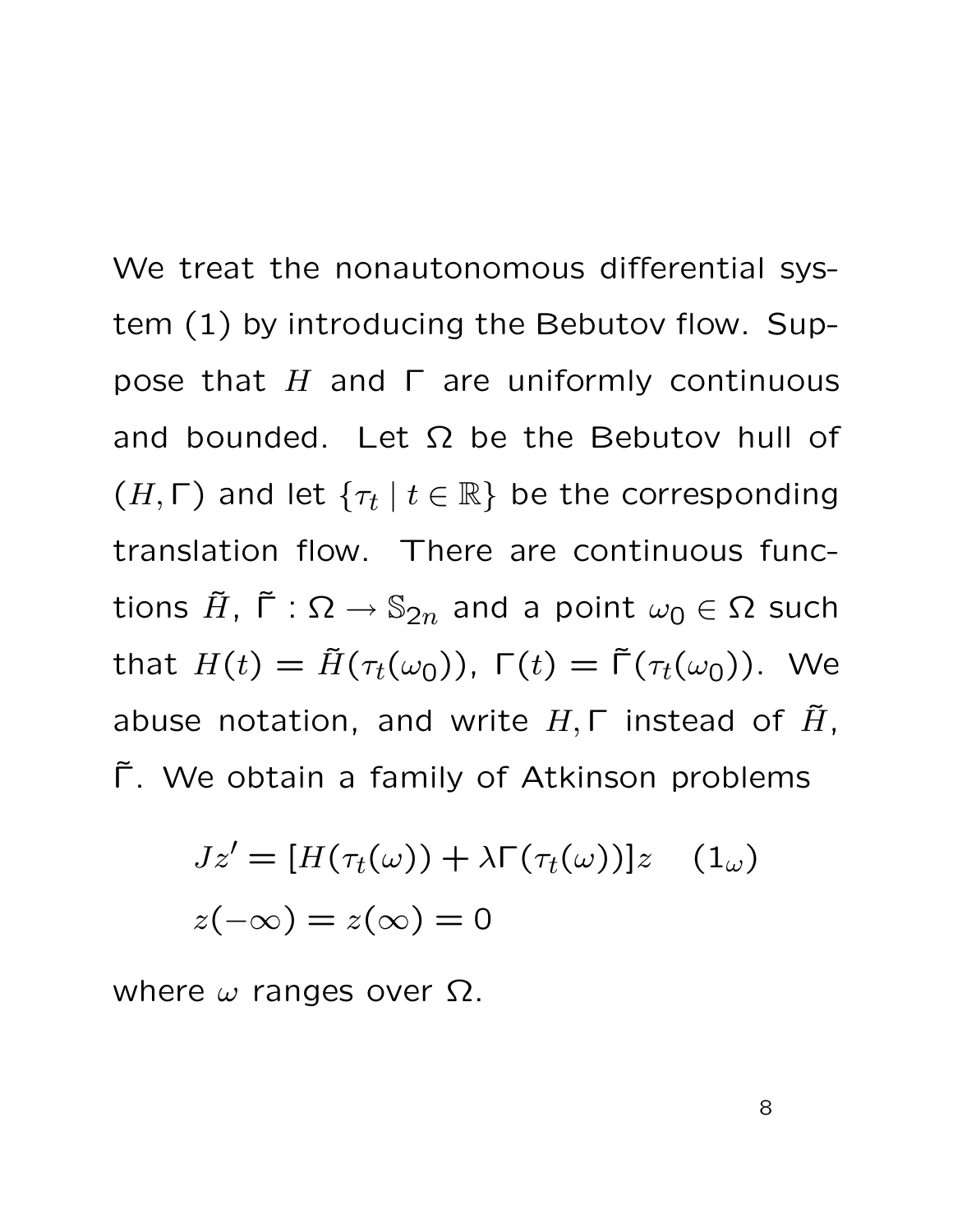Say that a compact subset  $M \subset \Omega$  is minimal if it is nonempty,  $\{\tau_t\}$ -invariant, and if the orbit  $\{\tau_t(\omega) \mid t \in \mathbb{R}\}\$ is dense in M for each  $\omega \in M$ .

Theorem (J.-Nerurkar, Colonius) Suppose that, for each minimal set  $M \subset \Omega$ ,  $\exists \omega_0 \in M$  such that the adjoint control system

 $z' = -H(\tau_t(\omega_0))Jz + \Gamma(\tau_t(\omega_0))u$  is locally null controllable. Then the system is uniformly locally null controllable for all  $\omega \in \Omega$ . That is,  $\exists T > 0$ ,  $\delta > 0$  such that

$$
\int_0^T |\Gamma(\tau_t(\omega))\Phi_{\omega}(t)z_0|^2 dt \ge \delta |z_0|^2 \quad z_0 \in \mathbb{R}^{2n}
$$

for all  $\omega \in \Omega$ . So the Atkinson condition holds, uniformly in  $\omega \in \Omega$ .

In particular, if  $\Omega$  is itself minimal, then one gets uniform local null controllablity from null controllability at a single point  $\omega_0 \in \Omega$ .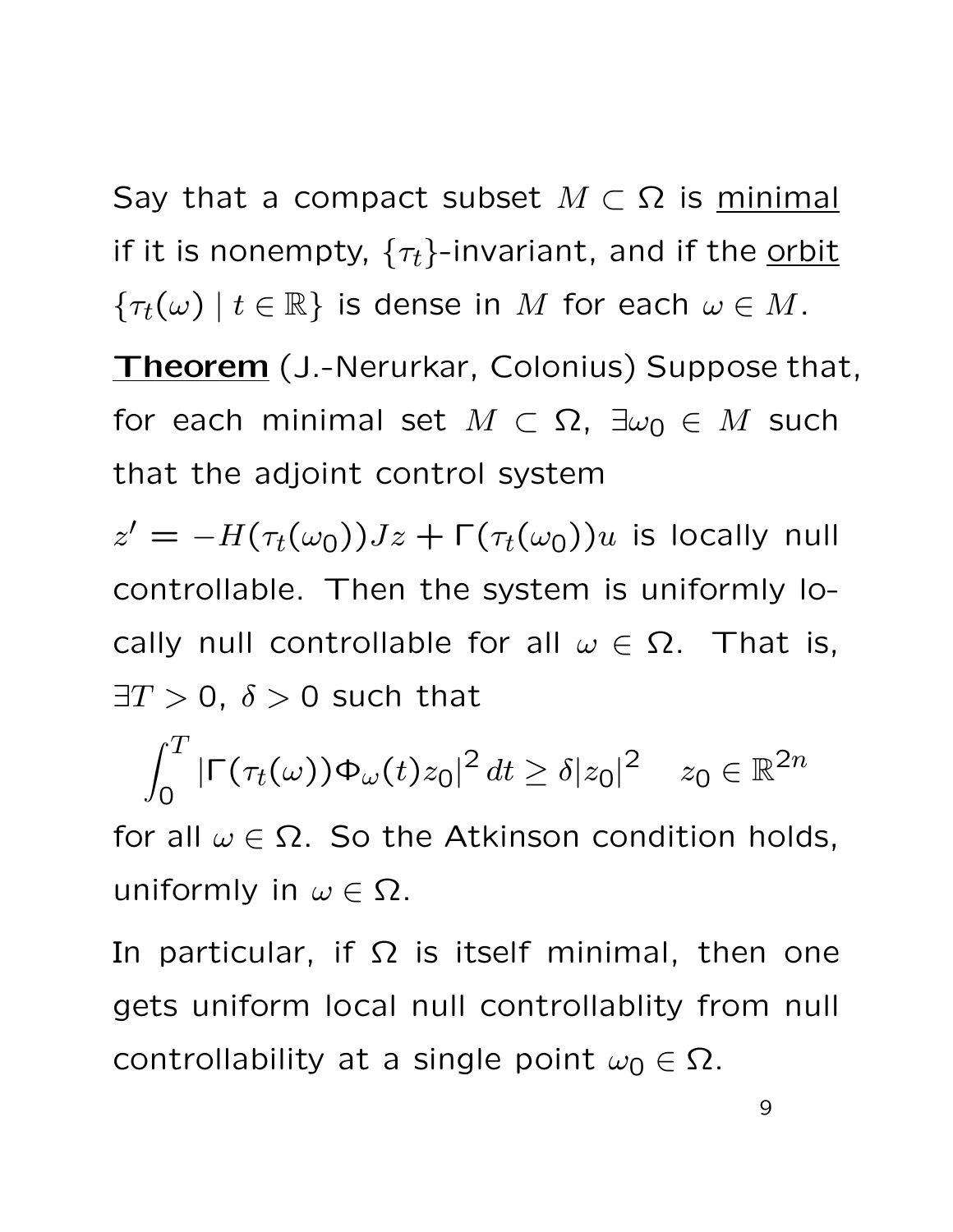Here is another result concerning the nonautonomous Atkinson problem, which is useful in various contexts. First we recall a standard definition.

**Definition** The family  $(1_\omega)$  is said to have an exponential dichotomy (ED) over  $\Omega$  if there exist constants  $K > 0$ ,  $\gamma > 0$  and a projectionvalued function  $\omega \rightarrow P_{\omega}=P_{\omega}^2 \in \mathbb{M}_{2n}$  such that

$$
\|\Phi_{\omega}(t)P_{\omega}\Phi_{\omega}(s)^{-1}\| \leq Ke^{-\gamma(t-s)} \qquad t \geq s
$$

$$
\|\Phi_{\omega}(t)(I - P_{\omega})\Phi_{\omega}(s)^{-1}\| \leq Ke^{\gamma(t-s)} \qquad t \leq s.
$$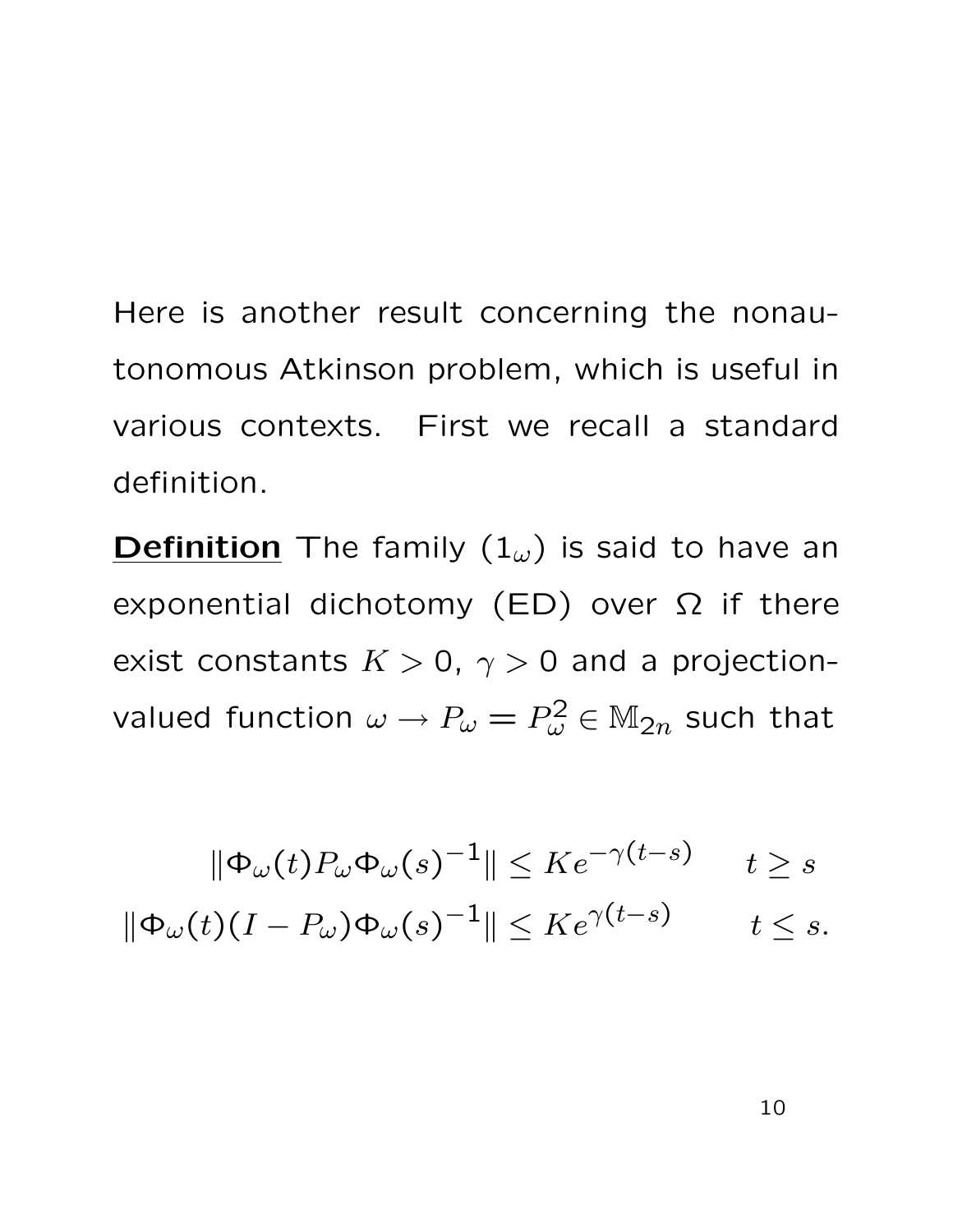Theorem (J.-Nerurkar; Fabbri-J.-Núñez) Suppose that the Atkinson condition is valid, uniformly in  $\omega \in \Omega$ . Let  $\lambda_1 < \lambda < \lambda_2$  be an open interval in R. Suppose that the spectral matrrix  $\rho_{\omega}(\cdot)$  is constant on  $(\lambda_1, \lambda_2)$  for each  $\omega \in \Omega$ . Then the family  $(1_{\omega})$  admits an ED over Ω.

Of course the proof uses the uniform Atkinson condition (alias the uniform local null controllablity of the family of adjoint systems) in a crucial way.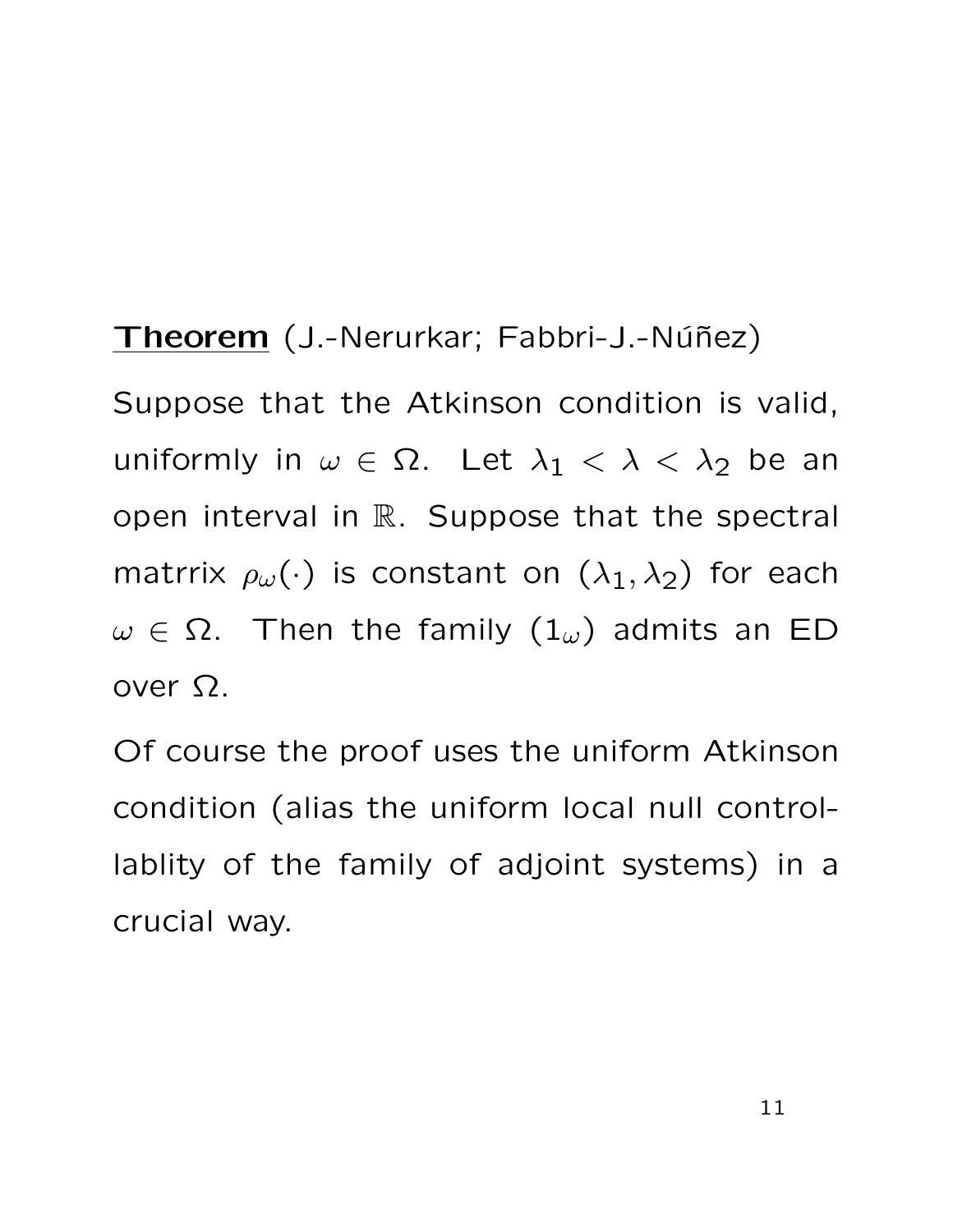The Atkinson theory for nonautonomous differential systems (1) can be used to study various control-theoretic problems.

- Linear Regulator Problem (Feedback Control Problem)
- Linear Nonautonomous  $H^\infty$  Control
- Yakubovich Frequency Theorem
	- Absolute Stability
	- Dissipative Systems

In the rest of the talk, we will discuss the nonautonomous version of the Yakubovich theorem. This theorem was stated and applied by Yakubovich for periodic control systems. (Almost) all of his results carry over to nonautonomous control systems.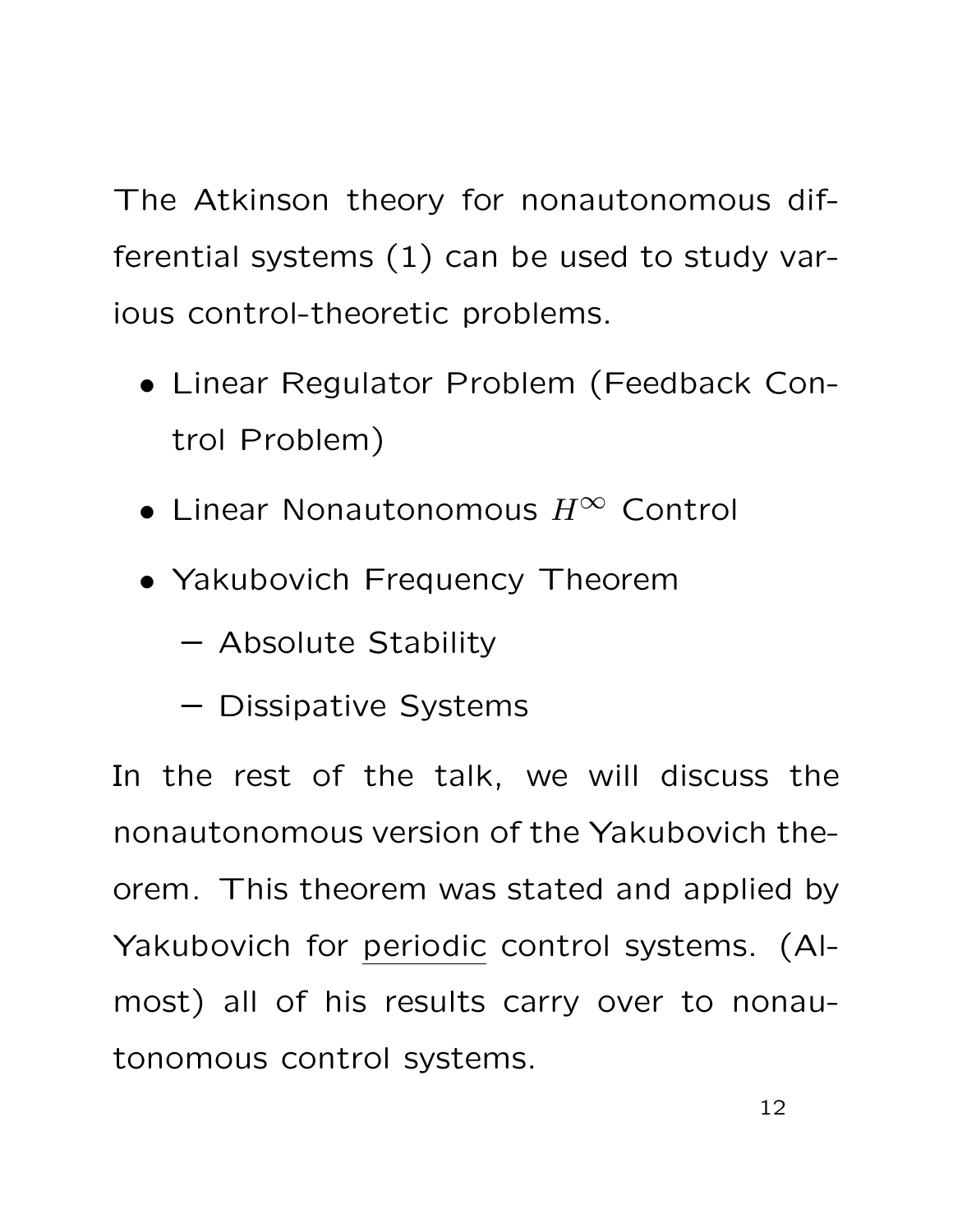Consider a linear control system

$$
x' = A(t)x + B(t)u \quad x \in \mathbb{R}^n, \ u \in \mathbb{R}^m \quad (2)
$$

$$
x(0) = x_0
$$

together with a quadratic form

$$
\mathcal{Q}(t, x, u) = \frac{1}{2} \{ \langle x, G(t)x \rangle + 2 \langle x, g(t)u \rangle + \langle u, R(t)u \rangle \}
$$

where  $A, B, G, g, R$  are bounded, uniformly continuous matrix-valued functions. It is assumed that  $G(\cdot) \in \mathbb{S}_n$ ,  $R(\cdot) \in \mathbb{S}_m$ , and that  $R(t) > 0$  for all  $t \in \mathbb{R}$ . It is <u>not</u> assumed that Q is positive semidefinite, indeed one might be interested in the case  $g = 0$  and  $G < 0$ . It is assumed that the system (2) is uniformly controllable. This implies  $L^2$ -stabilizability of (2).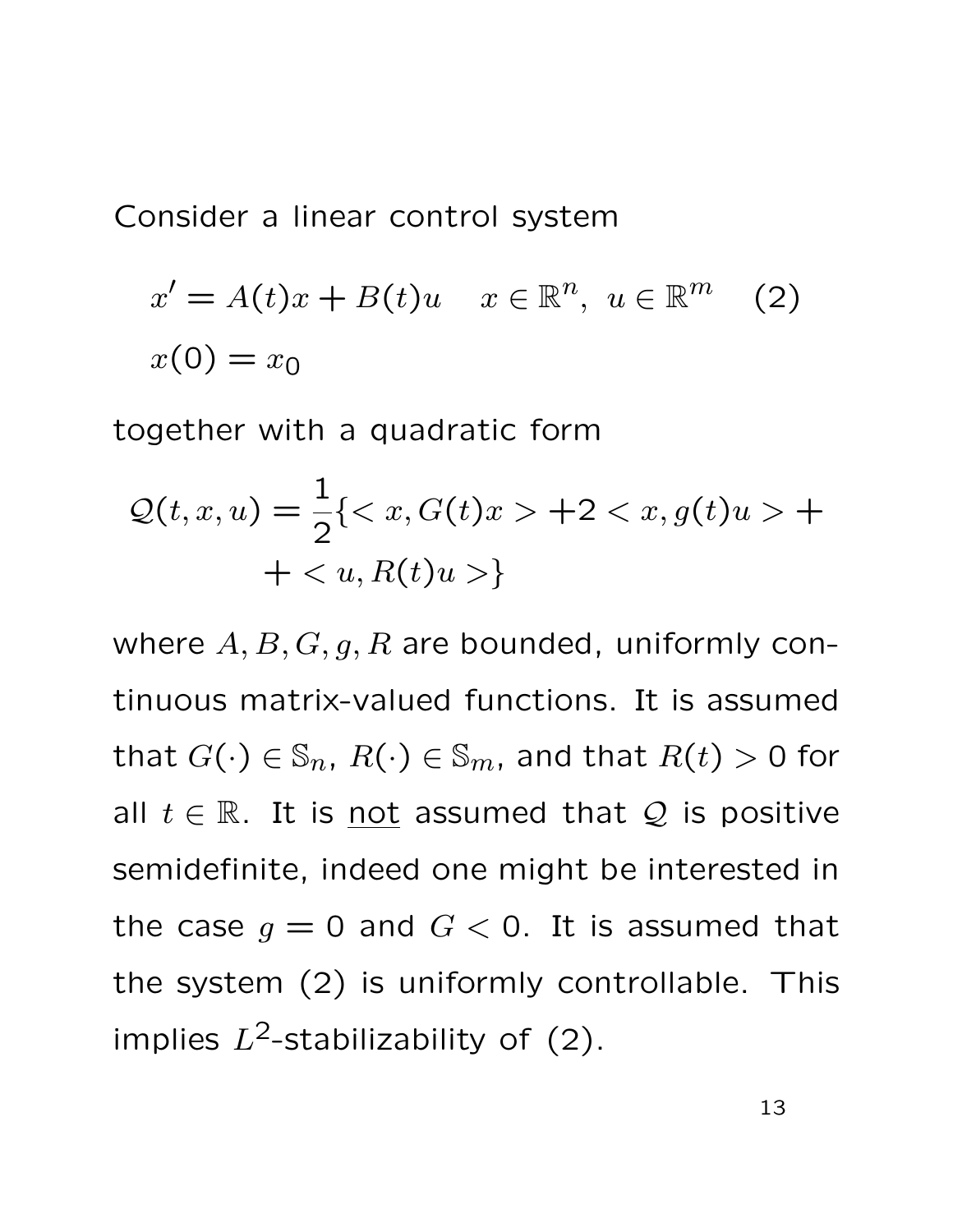Let us introduce a Bebutov flow  $(\Omega, \{\tau_t\})$  etc. and pass to families  $(2\omega)$  and  $\mathcal{Q}_{\omega}(t,x,u)(\omega \in$  $\Omega$ ). For each  $\omega \in \Omega$  consider the functional

$$
\mathcal{I}_{\omega} = \int_0^{\infty} \mathcal{Q}_{\omega}(t, x(t), u(t)) dt.
$$

The problem is to determine  $x(\cdot)$ ,  $u(\cdot)$  which minimize  $\mathcal{I}_{\omega}$ , subject to  $(2_{\omega})$ .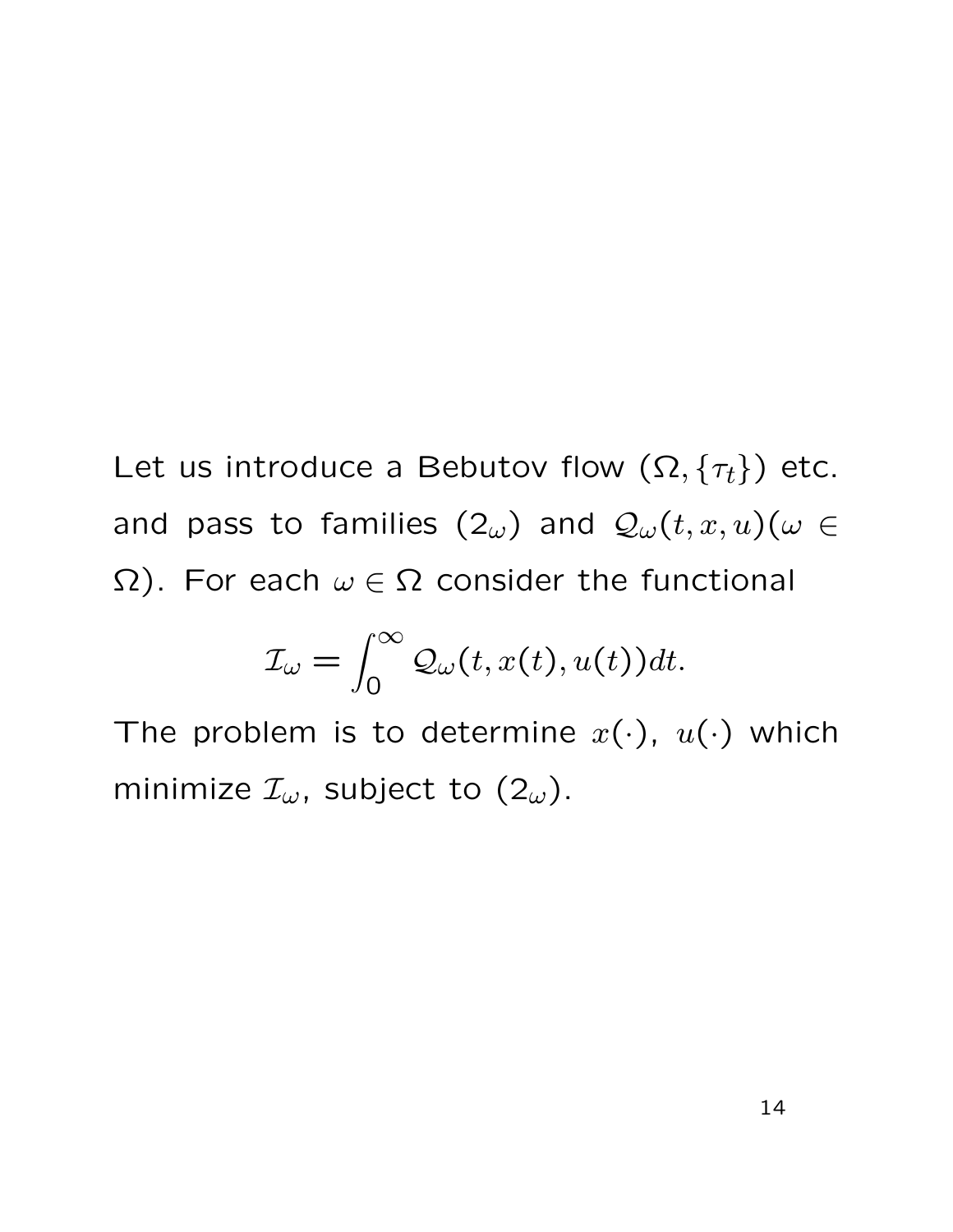Yakubovich considered the case when the functions  $A, B, G, g, R$  are all T-periodic for some  $T > 0$ . He used the Pontryagin principle to convert the study of  $(2)$  and  $Q$  into the study of a periodic Hamiltonian system. Then he showed that the minimization problem is solvable if and only if the Hamiltonian system satisfies

- a Frequency Condition FR
- a Nonoscillation Condition NO

He also indicated a number of other important statements which are equivalent to  $FR + NO$ .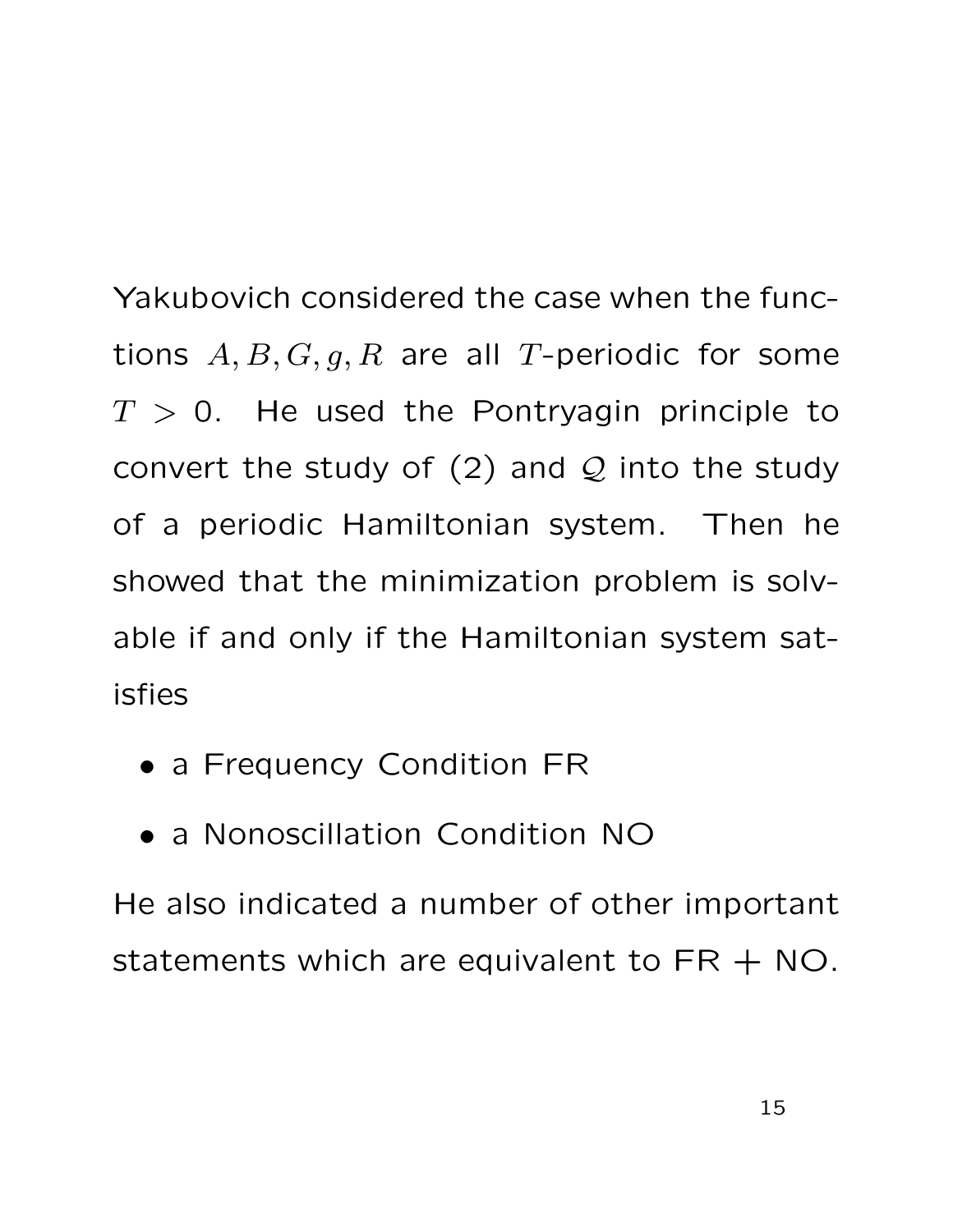We indicate how his discussion can be generalized to the case when  $A, B, G, g, R$  are bounded and uniformly continuous. For each  $\omega \in \Omega$ introduce the Hamiltonian

$$
H_{\omega} = \langle y, x' \rangle - \mathcal{Q}(t, x, u),
$$

then write the Hamilton equatrions

$$
x' = \frac{\partial H_{\omega}}{\partial y}
$$

$$
y' = -\frac{\partial H_{\omega}}{\partial x}.
$$

By the Pontryagin Principle one has that, if  $u \in$  $L^2([0,\infty),\mathbb{R}^m)$  is a minimizing control, and if  $x \in L^2([0,\infty),\mathbb{R}^n)$  is the corresponding solution of  $(2<sub>\omega</sub>)$ , then

$$
\frac{\partial H_{\omega }}{\partial u}=0,
$$

which implies the feedback rule

$$
u = R^{-1}(B^t y - g^t x).
$$

16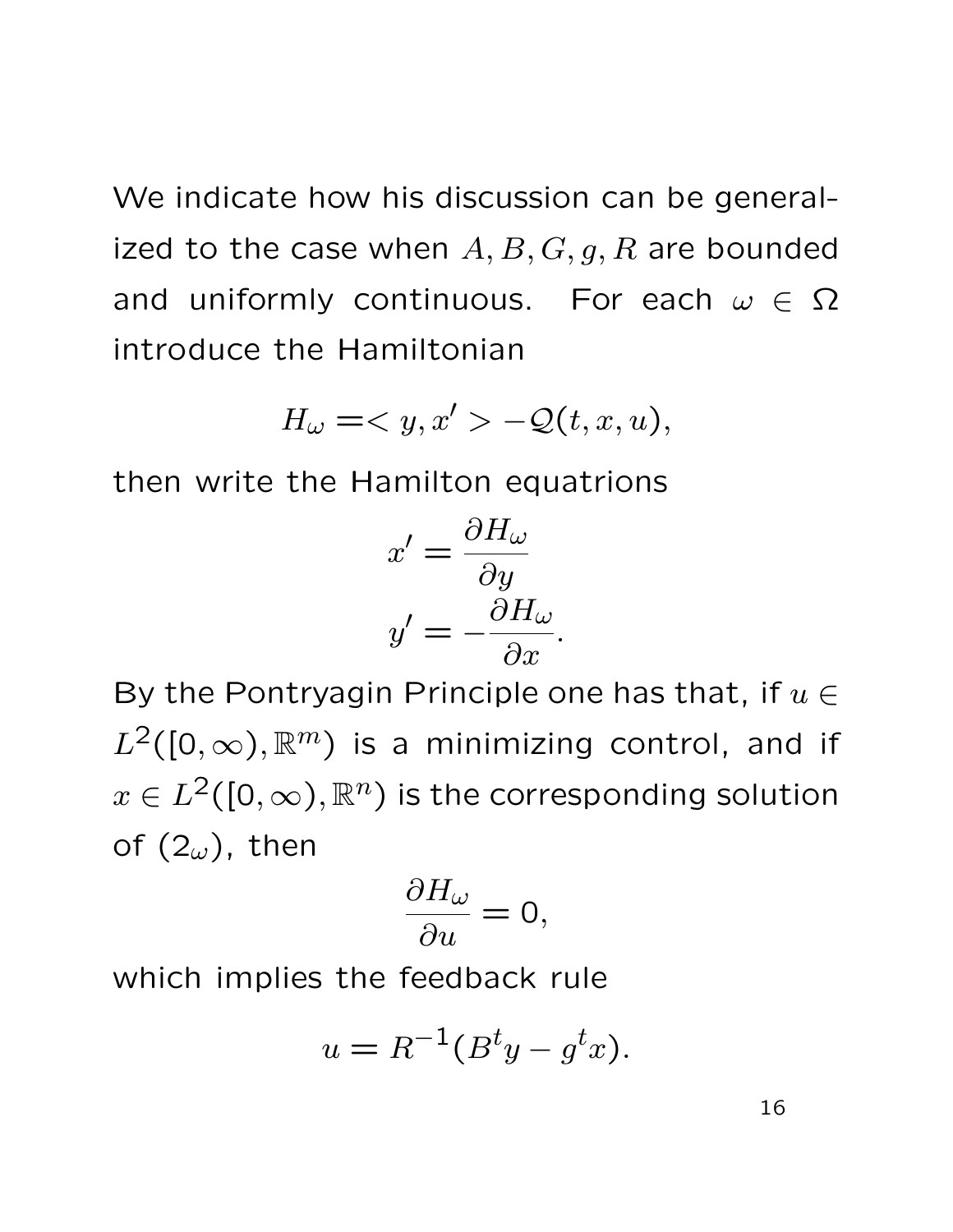So it turns out that the Hamiltonian equations are

$$
Jz' = \begin{pmatrix} -Q & A^t - gR^{-1}B^t \\ A - BR^{-1}g^t & BR^{-1}B^t \end{pmatrix} z \quad (3\omega)
$$

where all functions have argument  $\tau_t(\omega)$ . Here  $Q = G - gR^{-1}g^t$  and  $z =$  $\sqrt{x}$  $\overline{y}$  $\setminus$ . We write  $\Phi(t)$ or  $\Phi_{\omega}(t)$  for the fundamental matrix solution of  $(3<sub>\omega</sub>)$ .

We introduce the conditions FR and NO which allow one to solve the minimization problem, and allow one to verify other results as well.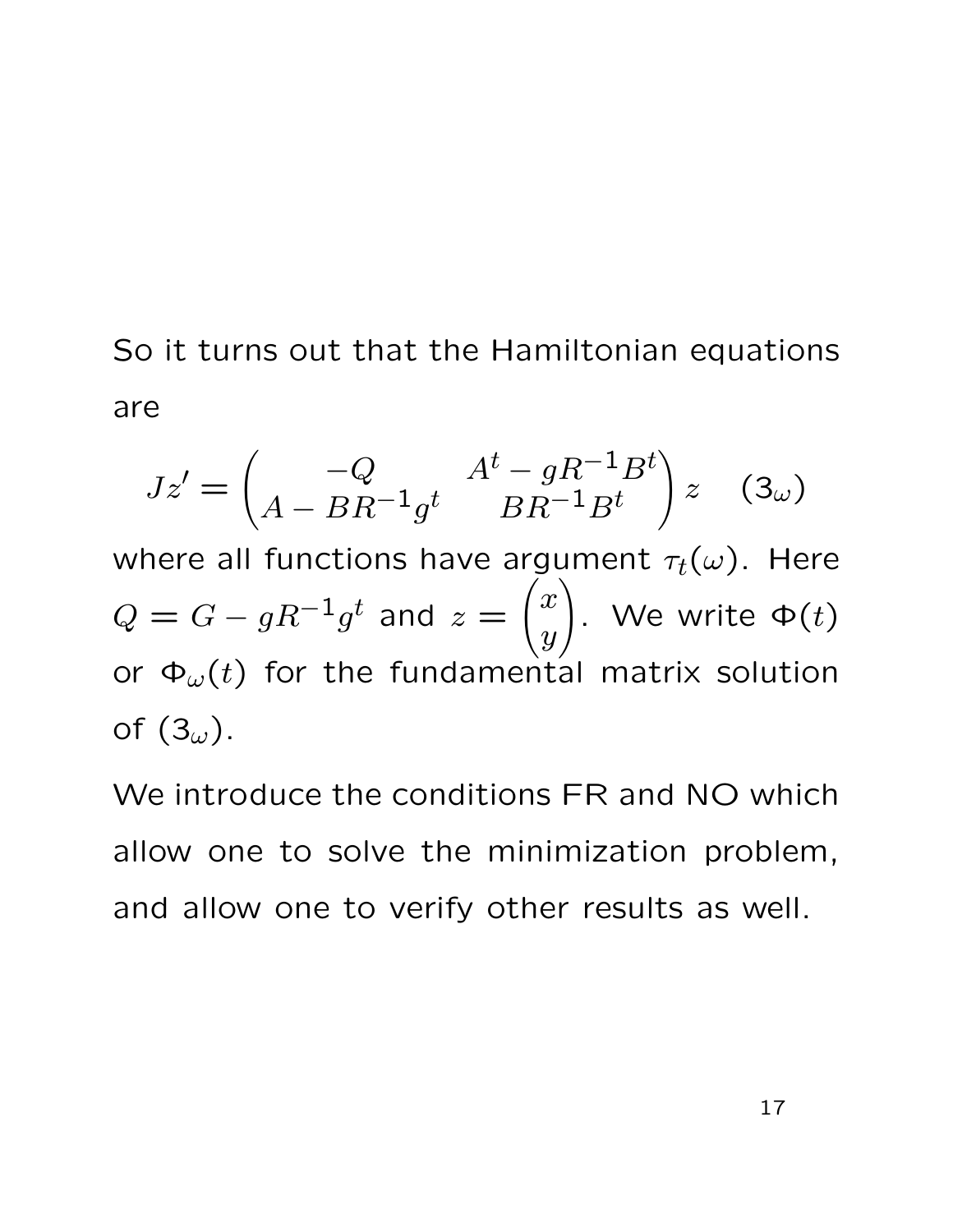FR For each  $\omega \in \Omega$ , the equation  $(3_{\omega})$  does not admit a nontrivial bounded solution.

In the periodic case, the FR condition is equivalent to the condition that the period matrix  $\Phi(T)$  of (3) does not admit an eigenvalue of modulus 1.

In the general nonautonomous case, the condition FR implies that the family  $(3<sub>\omega</sub>)$  admits an exponential dichotomy over Ω. This is a consequence of a well-known result of Sacker-Sell and Selgrade. For each  $\omega \in \Omega$ , let  $P_{\omega}$  be the dichotomy projection, and let  $\lambda_{\omega} = Im P_{\omega} \subset \mathbb{R}^{2n}$ be its image. It turns out that  $dim\lambda_\omega$  is automatically equal to n. In fact,  $\lambda_{\omega}$  is a Lagrange plane in the sense that, if  $z_1, z_2 \in \lambda_\omega$ , then  $\langle z_1, Jz_2 \rangle = 0.$ 

18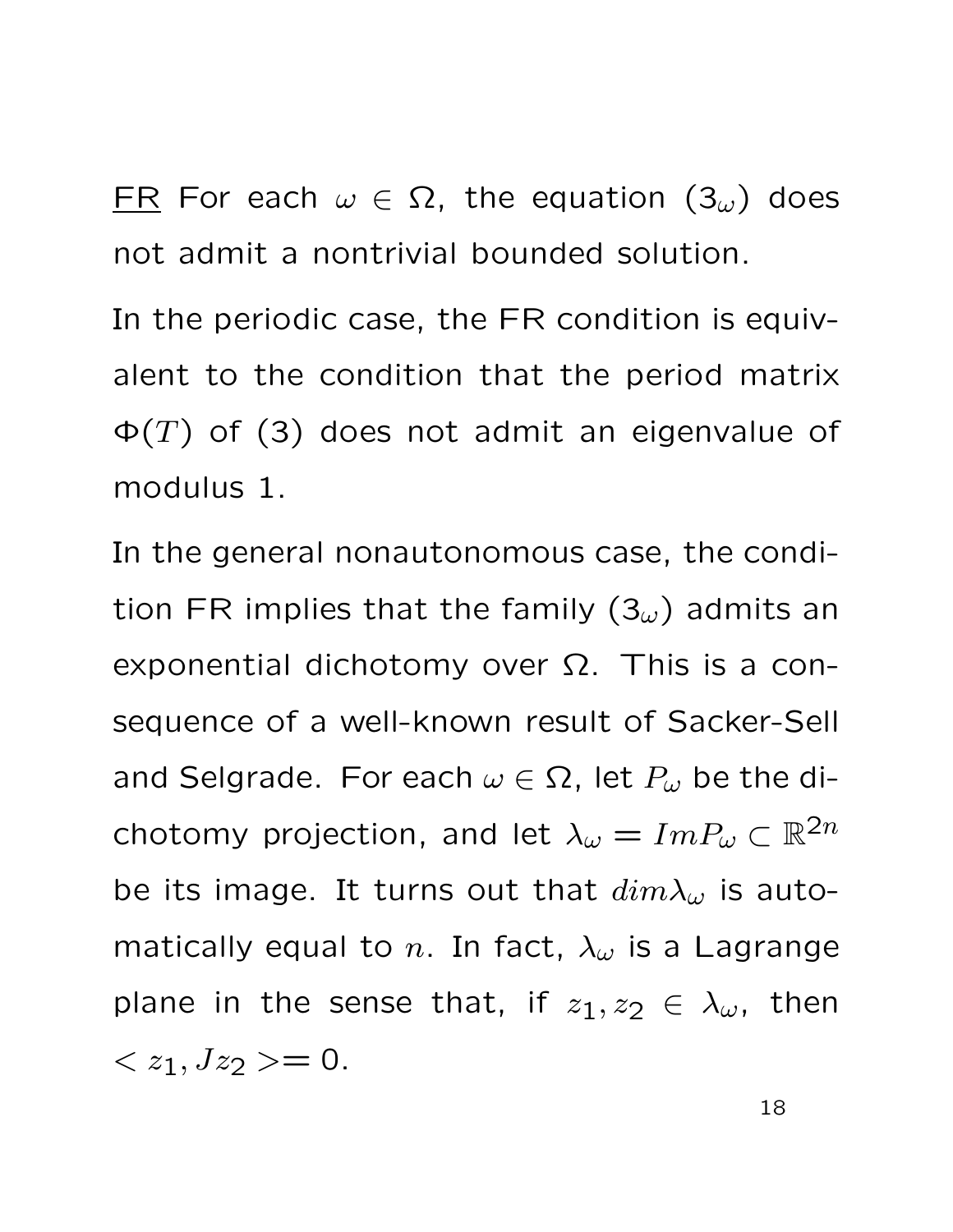We now formulate the nonoscillation condition on a geometric way:

NO For each  $\omega \in \Omega$ ,  $\lambda_{\omega}$  does not contain a vector of the form  $\Big(0\Big)$  $\overline{y}$  $\setminus$ where  $0 \neq y \in \mathbb{R}^n$ . Thus  $\lambda_{\omega}$  contains no "vertical" vector.

The NO condition can often be reformulated in terms of the Lidskii-Yakubovich angles. For example, let  $\omega \in \Omega$ , and write

$$
\Phi_{\omega}(t) = \begin{pmatrix} U_1(t) & U_2(t) \\ V_1(t) & V_2(t) \end{pmatrix}.
$$

Then set  $Arg_3(t) = arg det(U_1(t)+iU_2(t))$  where the arg is determined in a continuous way. Then under mild conditions on  $\Omega$ , the condition NO is implied by the condition that  $Arg_3(t)$ be bounded for each  $\omega \in \Omega$ .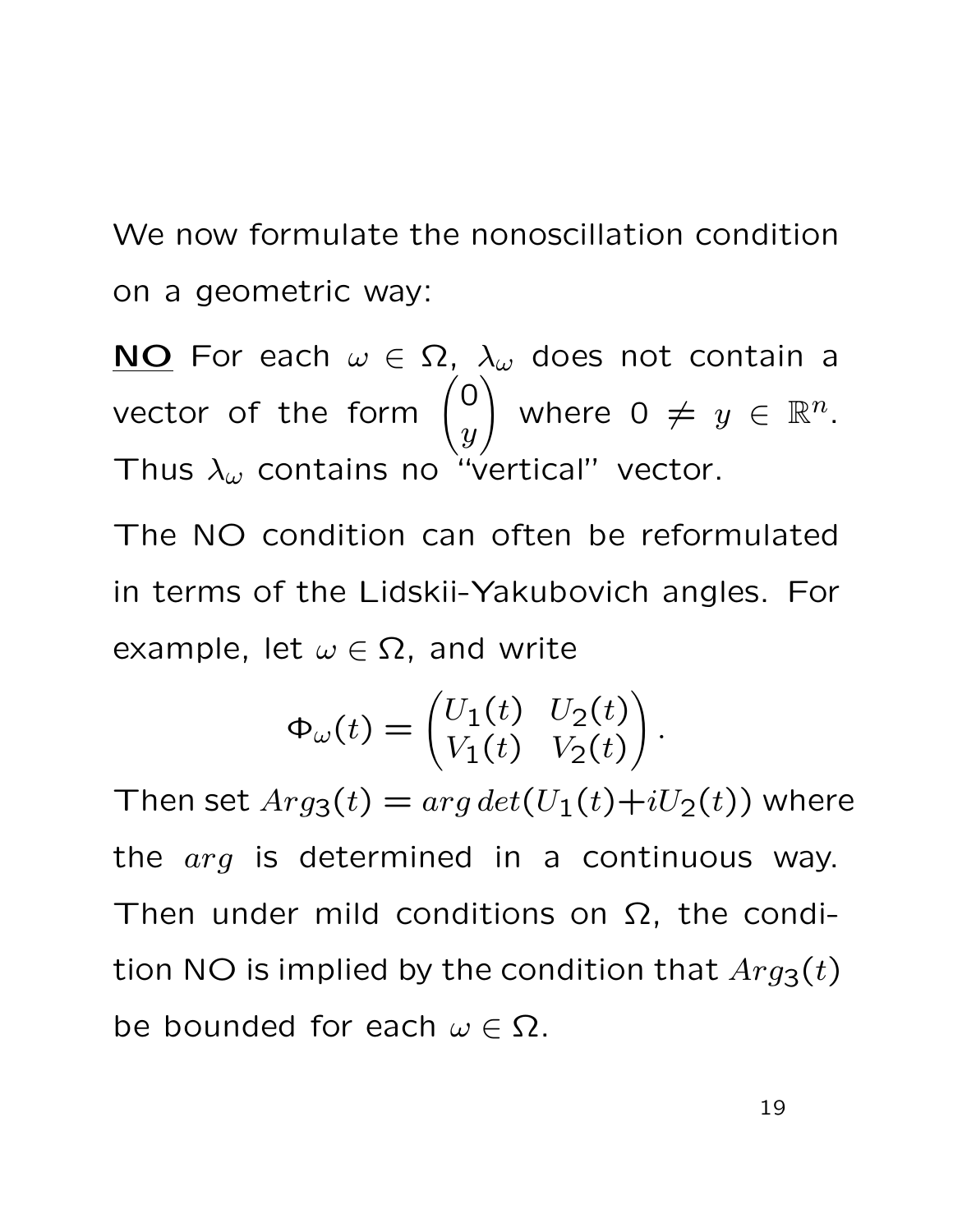This can be verified by using the rotation number for linear Hamiltonian systems (J.-Nerurkar, Novo-Núñez-Obaya, Fabbri-J.-Núñez). One can often restate NO as follows: "the rotation number of the family  $(3<sub>\omega</sub>)$  equals zero".

Before stating the nonautonomous version of the Yakubovich theorem, we need to make two observations.

First, let  $\lambda_{\omega} = Im P_{\omega} \subset \mathbb{R}^2 n$ . Since  $\lambda_{\omega}$  contains no vertical vector  $\begin{pmatrix} 0 & 0 \\ 0 & 0 \\ 0 & 0 \\ 0 & 0 \end{pmatrix}$  $\hat{y}$  $\setminus$ , there exists an  $n \times n$ symmetric matrix  $m_{\omega} \in \mathbb{S}_n$  such that

$$
\lambda_{\omega} = Span\left\{ \begin{pmatrix} e_1 \\ m_{\omega} \cdot e_1 \end{pmatrix}, \dots \begin{pmatrix} e_n \\ m_{\omega} \cdot e_n \end{pmatrix} \right\}.
$$

20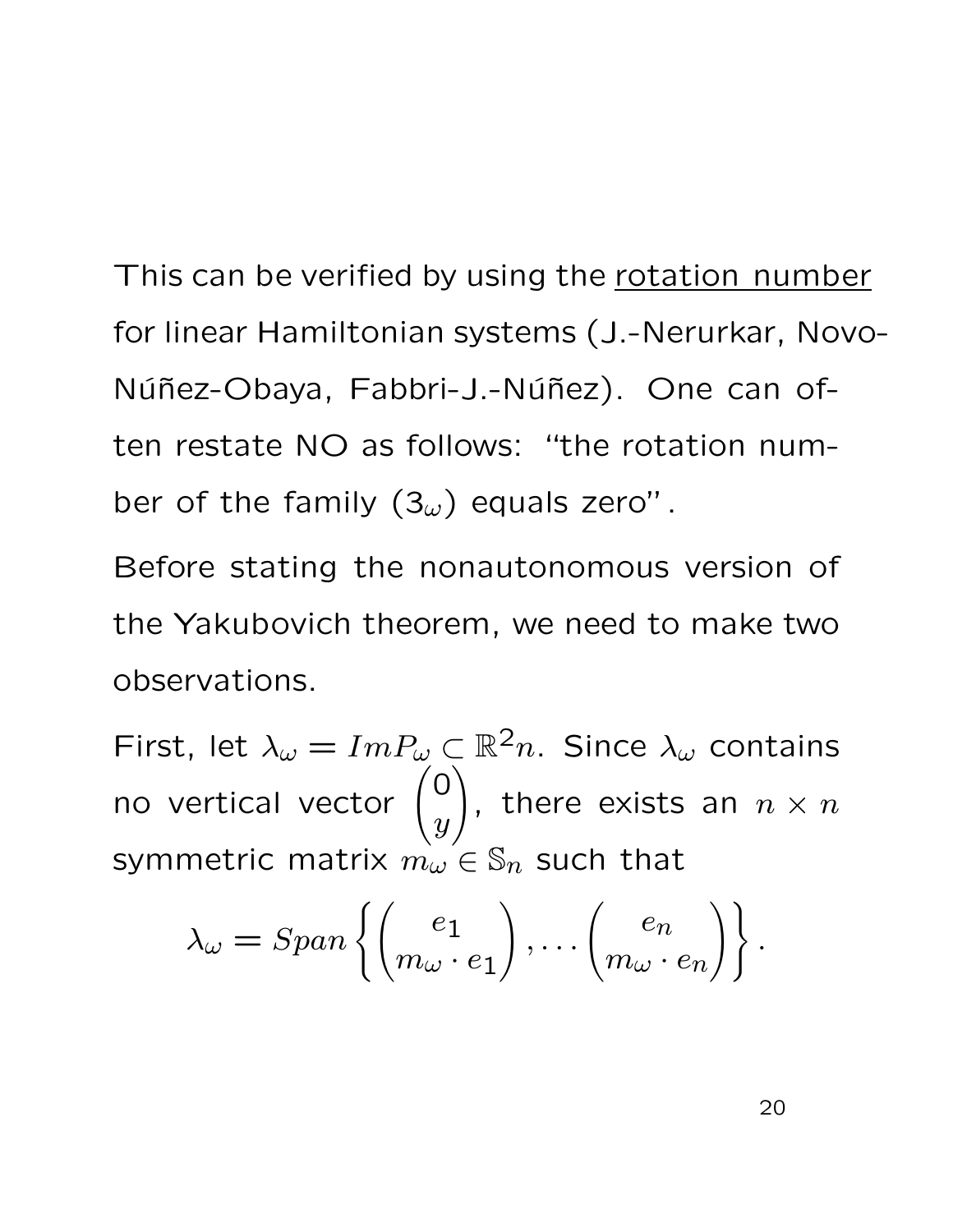Without justifying the terminology, we call  $m_{\omega}$ the Weyl m-matrix of the system  $(3<sub>\omega</sub>)$ . If one fixes  $\omega \in \Omega$  and introduces the map

 $m:t \rightarrow m_{\tau_{t}(\omega)}:\mathbb{R} \rightarrow \mathbb{S}_n,$  then this map satisfies the Riccati equation

$$
\frac{dm}{dt} + [A - gR^{-1}g^{t}]m + m[A - BR^{-1}g^{t}] ++ mBR^{-1}B^{t}m = G - gR^{-1}g^{t}
$$
 (4 <sub>$\omega$ )</sub>

where the functions  $A, B, G, g, R$  are evaluated along the orbit  $\{\tau_t(\omega)\}.$ 

Second, suppose that, for some  $\omega \in \Omega$ , the minimization problem is solvable for each  $x_0 \in$  $\mathbb{R}^n$ . The minimizing control  $u_0$  determines uniquely an initial value  $y_0$  of the dual variable  $y$ . It turns out that the set  $\Big\{\Big(x_0\Big)$  $y_0$  $\setminus$  $|x_0 \in \mathbb{R}^n$ )  $\subset \mathbb{R}^{2n}$ is a Lagrange plane  $\tilde{\lambda}_{\omega}$ .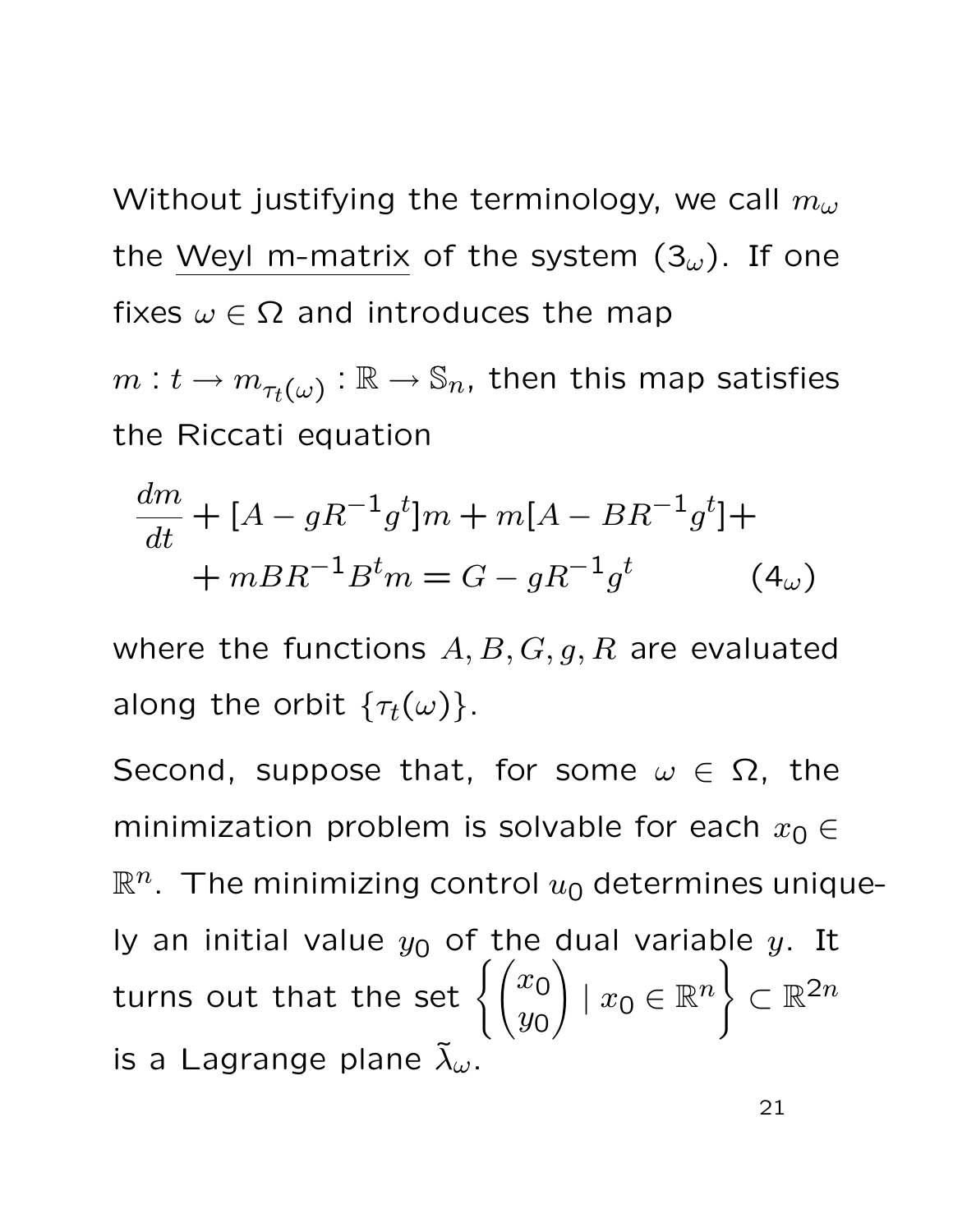Theorem (Fabbri-J.-Núñez) Suppose that the functions  $A, B, G, g, R$  are bounded and uniformly continuous, and that  $R > 0$ . Suppose that the control system  $(2<sub>\omega</sub>)$  is locally null controllable for each  $\omega \in \Omega$ . Then the following statements are equivalent.

- (A) For each  $\omega \in \Omega$ , the problem of minimizing  $\mathcal{I}_{\omega}$  subject to  $(2_{\omega})$  admits a solution for each  $x_0 \in \mathbb{R}^n$ . Let  $\tilde{\lambda}_{\omega}$  be the corresponding Lagrange plane; then  $\omega \rightarrow \tilde{\lambda}_{\omega}$  is continuous.
- (B) The conditions FR and NO hold for the family of Hamiltonian systems  $(3<sub>\omega</sub>)$ .
- (C) There is a continuous function  $\Omega \to \mathbb{S}_n$ :  $\omega \rightarrow m_{\omega}$  with the following properties.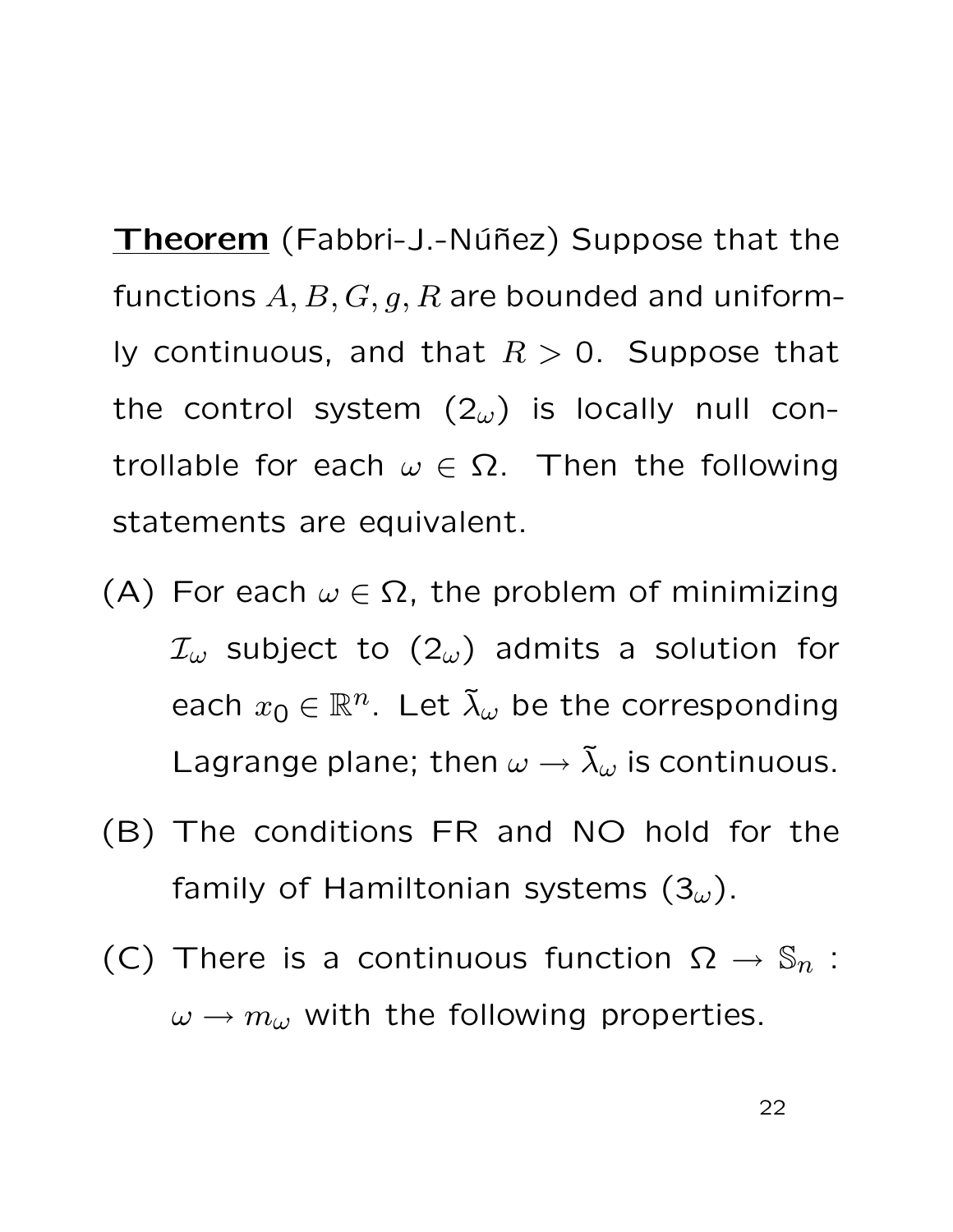First, for each  $\omega \in \Omega$ , the function m:  $\mathbb{R} \to \mathbb{S}_n$  defined by  $t \to m_{\tau_t(\omega)}$  satisfies the Riccati equation  $(4<sub>\omega</sub>)$ . Second, if one sets  $y = m_{\omega}x$ , and then sets

$$
u = R^{-1}(B^t y - g^t x) = R^{-1}(B^t m - g^t)x,
$$

then the equation

$$
x' = Ax + Bu = [A + BR^{-1}(B^tm - g^t)]x
$$

is uniformly exponentially stable.

(D) There exist a positive number  $\delta$  and a continuous function  $m: \Omega \to \mathbb{S}_n$  such that, for each  $\omega \in \Omega$ , the Lyapunov function

$$
V_{\omega}(t,x) = \langle x, m(\tau_t(\omega))x \rangle
$$

satisfies

$$
\frac{dV_{\omega}}{dt} \le 2\mathcal{Q}_{\omega}(t,x,u) - \delta(|x(t)|^2 + |u(t)|^2)
$$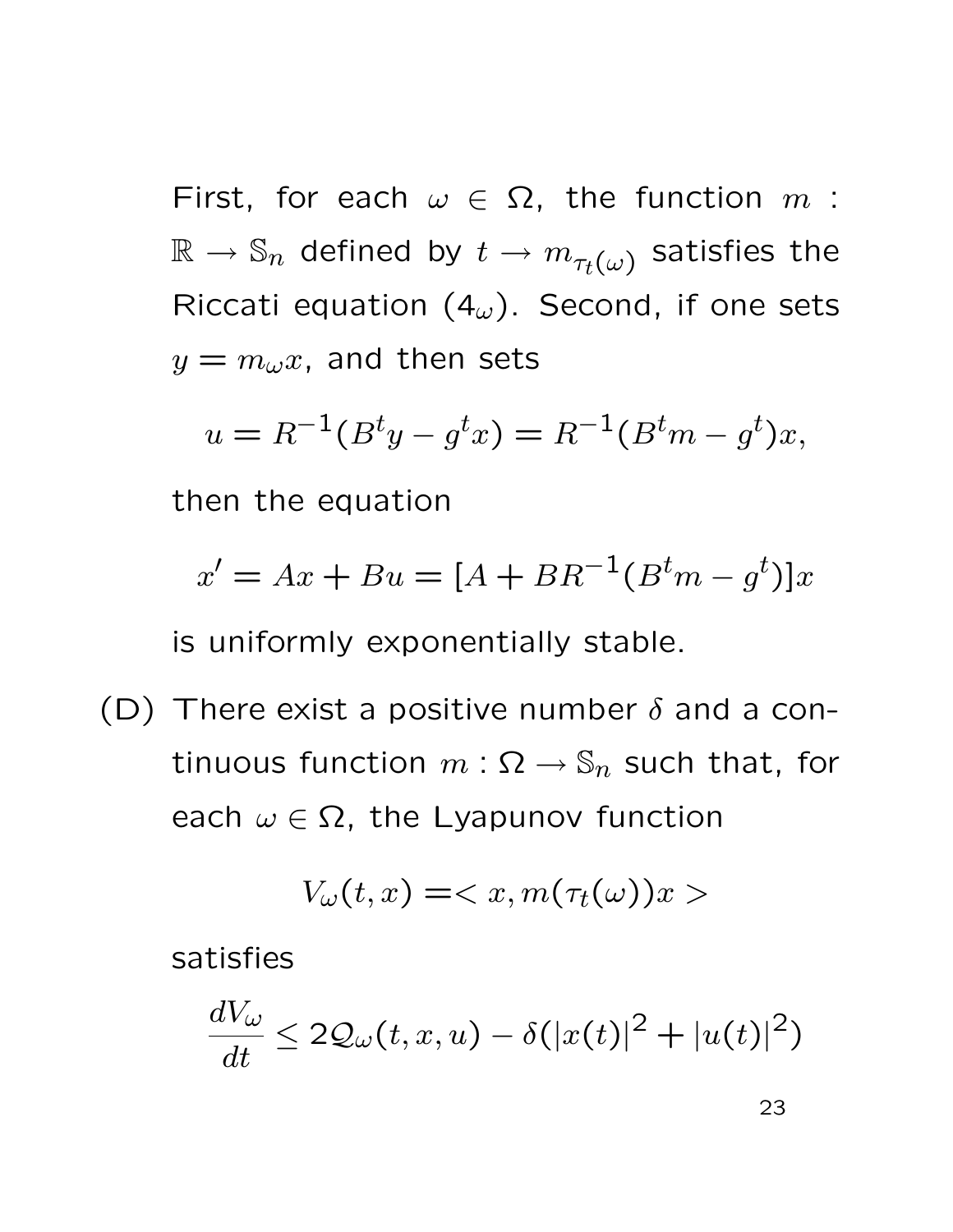for each continuous function  $u : [0, \infty) \rightarrow$  $\mathbb{R}^m$ . The derivative is calculated using equation  $(2_\omega)$ .

(E) The functional  $\mathcal{I}_{\omega}$  is positive definite on the set of pairs  $(x, u) \in L^2([0, \infty), \mathbb{R}^n) \times$  $L^2([0,\infty),\mathbb{R}^m)$  which satisfy  $x(0)=0$ . Thus  $\exists \delta > 0$  such that for all such pairs and all  $\omega \in \Omega$ :

$$
\int_0^\infty \mathcal{Q}_\omega(t, x(t), u(t)) dt \ge \delta \int_0^\infty (|x(t)|^2 + |u(t)|^2) dt
$$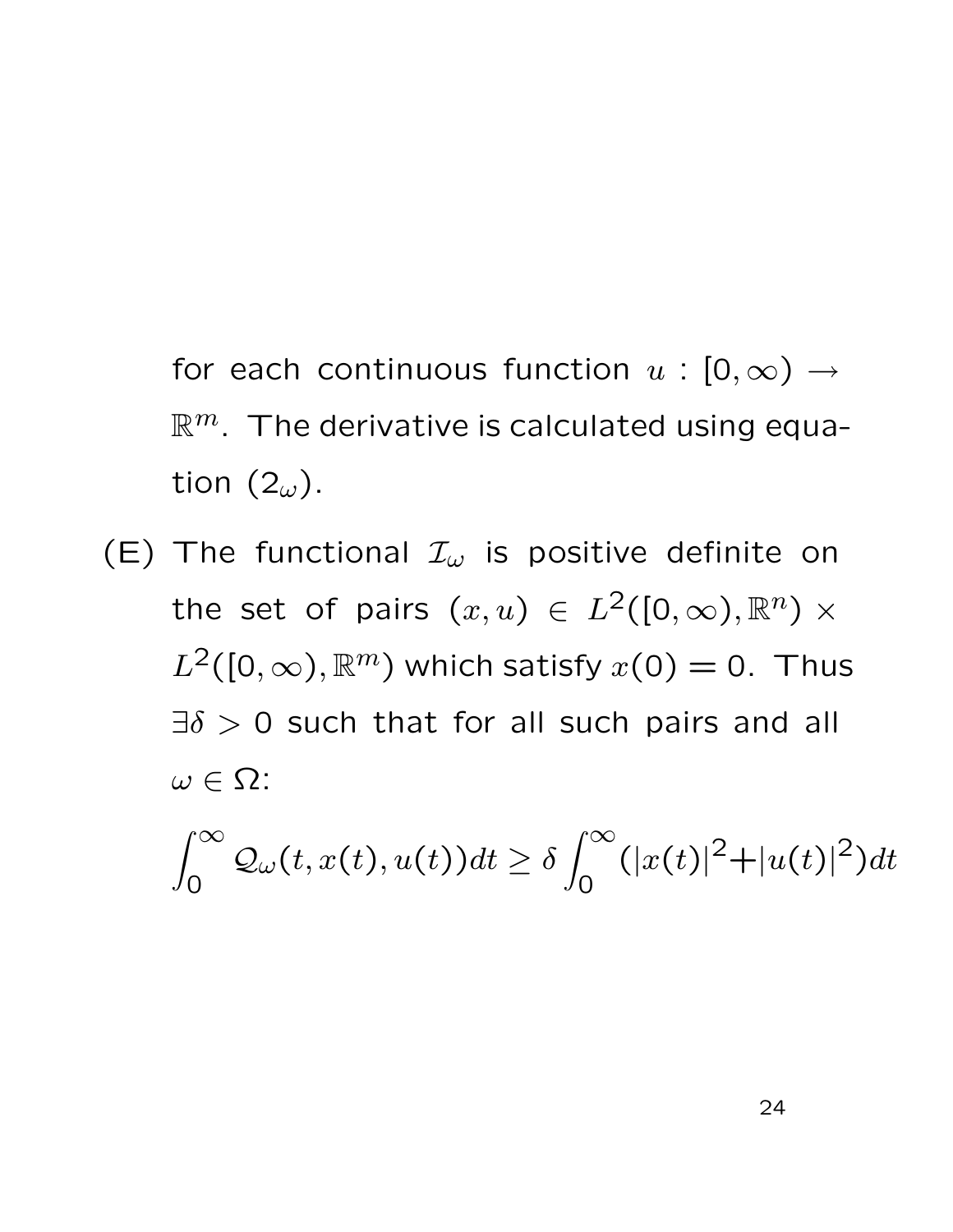It will come as no surprise that the function  $\omega \rightarrow m_{\omega}$  encountered in parts (C) and (D) of the above theorem is just the Weyl function. Let us now consider an application which is based on a recent paper of Yakubovich-Fradkov-Hill-Proskurnikov. That paper considers dissipative control systems and their storage functions.

We recall some definitions. Consider again the control system

$$
x' = A(t)x + B(t)u.
$$
 (2)

Let

 $\mathcal{Q}(t,x,u)=\frac{1}{2}$ 2  ${ < x, Gx > + < x, gu > + < u, Ru >}$ be a quadratic functional with  $R > 0$ .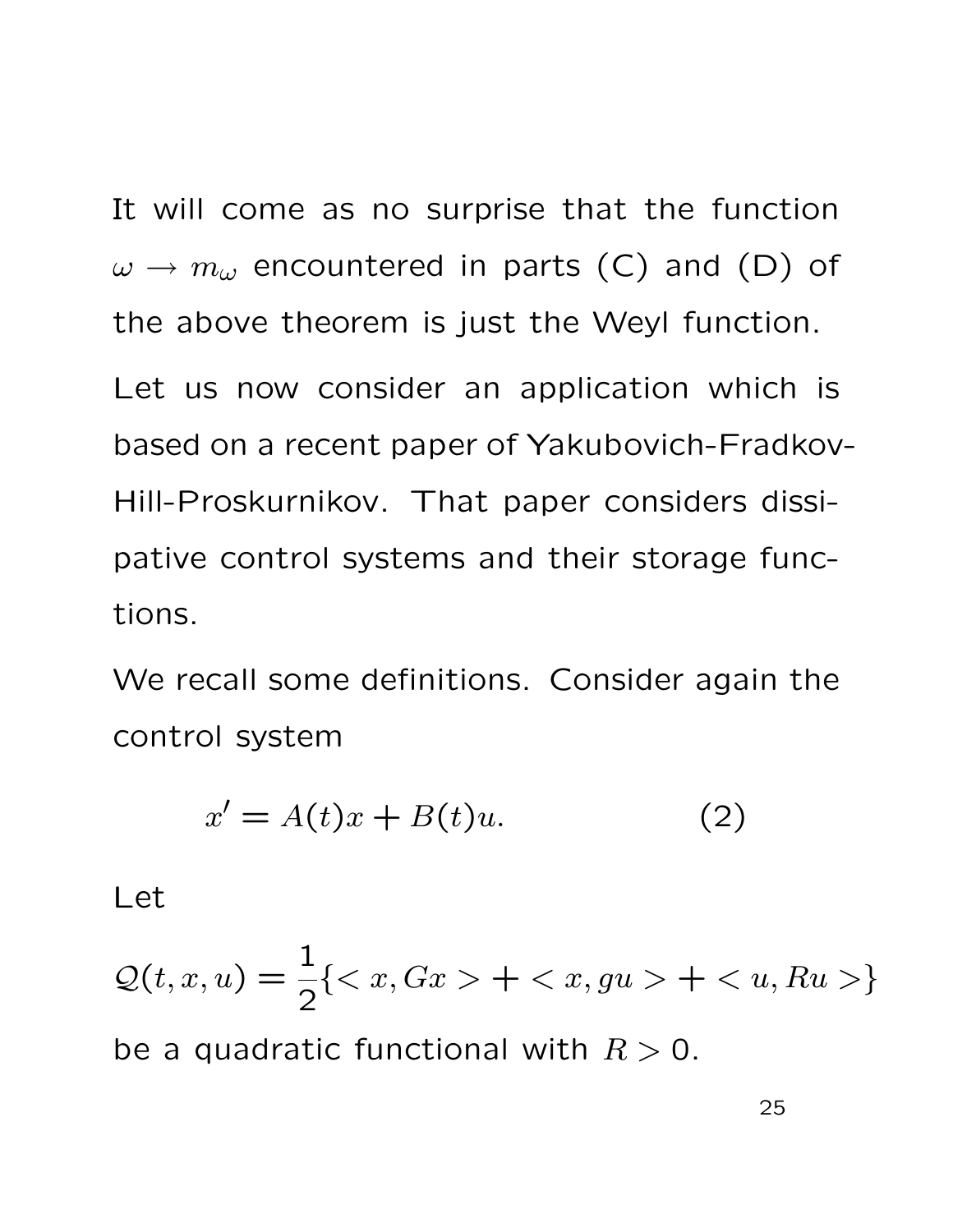The system (2) is said to be dissipative with supply rate Q if whenever  $x(0) = 0$  and  $(x, u)$ satisfies (2), then

$$
\int_0^\infty \mathcal{Q}(s,x(s),u(s))ds \ge 0 \text{ for all } t \ge 0.
$$

It is strictly dissipative if there exists  $\delta > 0$  such that, whenever  $x(0) = 0$  and  $(x, u)$  satisfies (2), then

$$
\int_0^t Q(s, x(s), u(s)) ds \ge \delta \int_0^t (|x(s)|^2 + |u(s)|^2) ds
$$
  
\n $\forall t \ge 0.$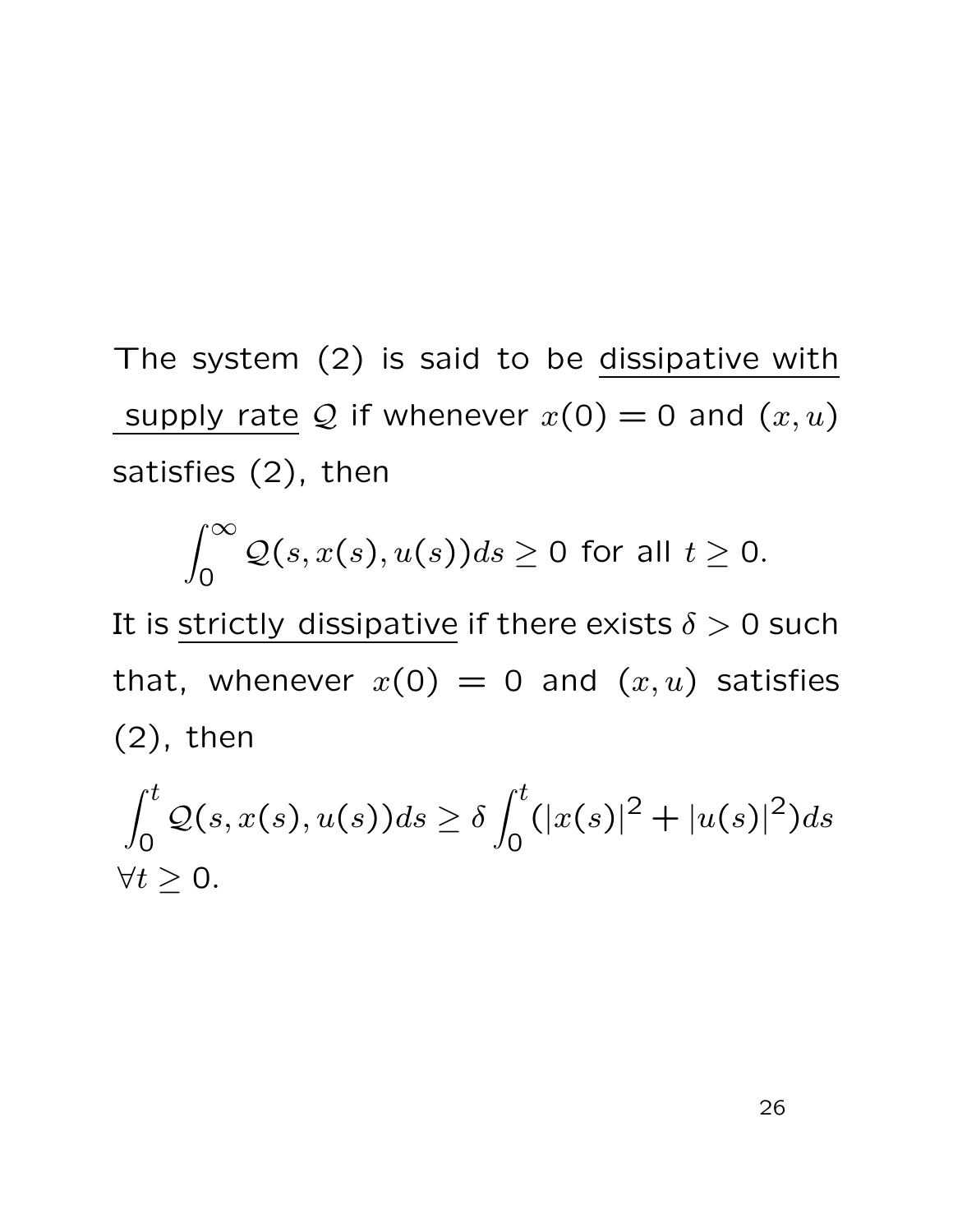So if  $Q$  represents power, then the system  $(2)$ dissipates energy. Note that, in general, the quadratic form  $Q$  will take on negative as well as positive values.

Next, one says that the system (2) admits a storage function V with supply rate Q if  $V(t, x) \geq$ 0,  $V(t, 0) = 0$ , and

 $\int_0^t$  $t_1$  $Q(s, x(s), u(s))ds \geq V(t_2, x(t_2)) - V(t_1, x(t_1))$ for all pairs  $(x, u)$  satisfying  $(2)$ . The function  $V$  is called a strong storage function if in addition  $V(t, x) > 0$  whenever  $x \neq 0$ .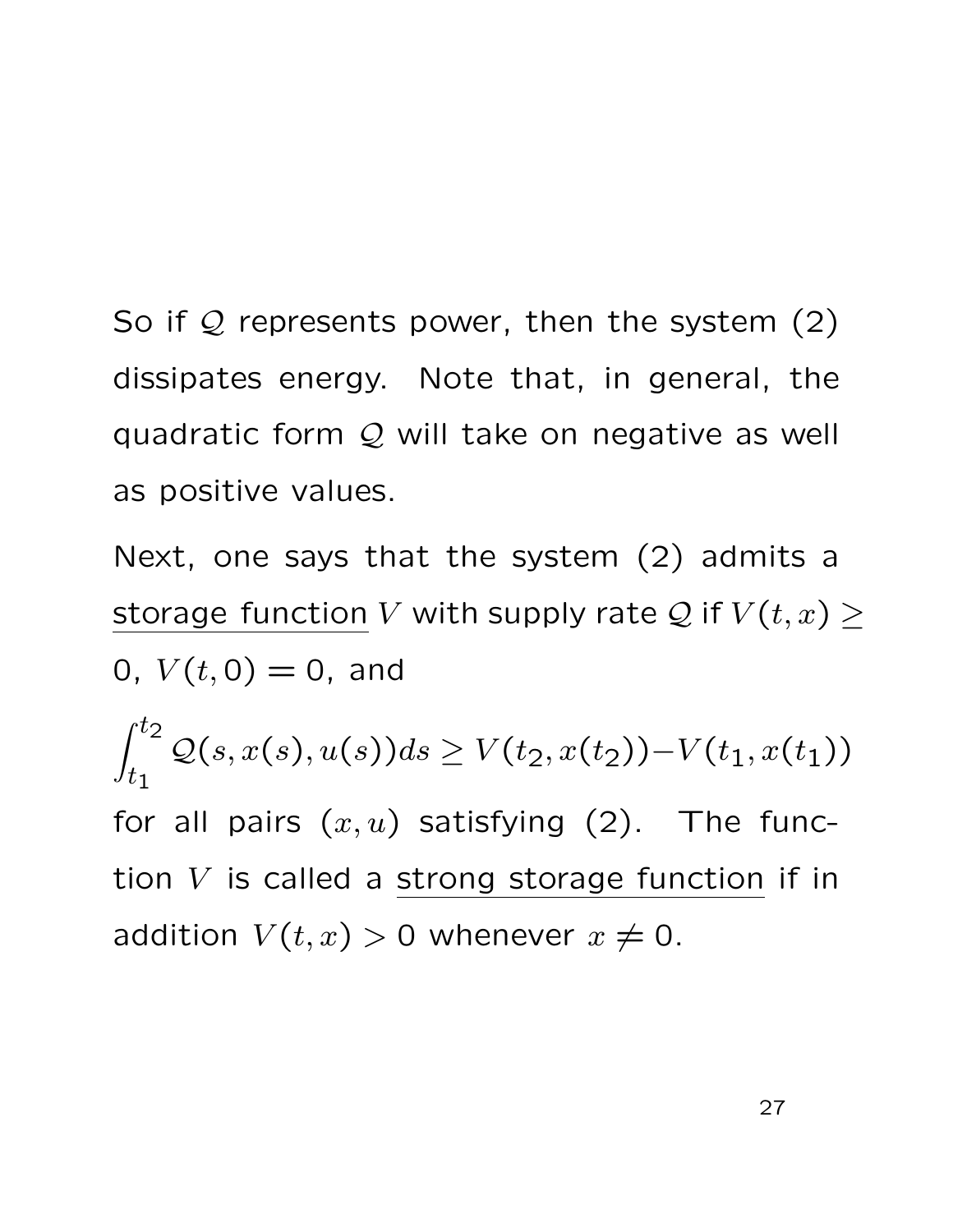Now suppose as before that  $A, B, G, g, R$  are all uniformly continuous and bounded, and introduce the Bebutov flow  $(\Omega, \{\tau_t\})$  together with the corresponding functions  $A, B, G, g, R$  which are defined over  $\Omega$ . Thus for each  $\omega \in \Omega$ , the control system  $(2\omega)$  has the supply rate  $\mathcal{Q}_{\omega}$ . Suppose that the conditions FR and NO are satisfied. Let  $m_{\omega}$  be the Weyl matrix of the system  $(3<sub>\omega</sub>)$ .

From part (E) of the previous theorem, we see that, for each  $\omega \in \Omega$ , the system  $(2_{\omega})$  is strictly dissipative with supply rate  $\mathcal{Q}_{\omega}$ .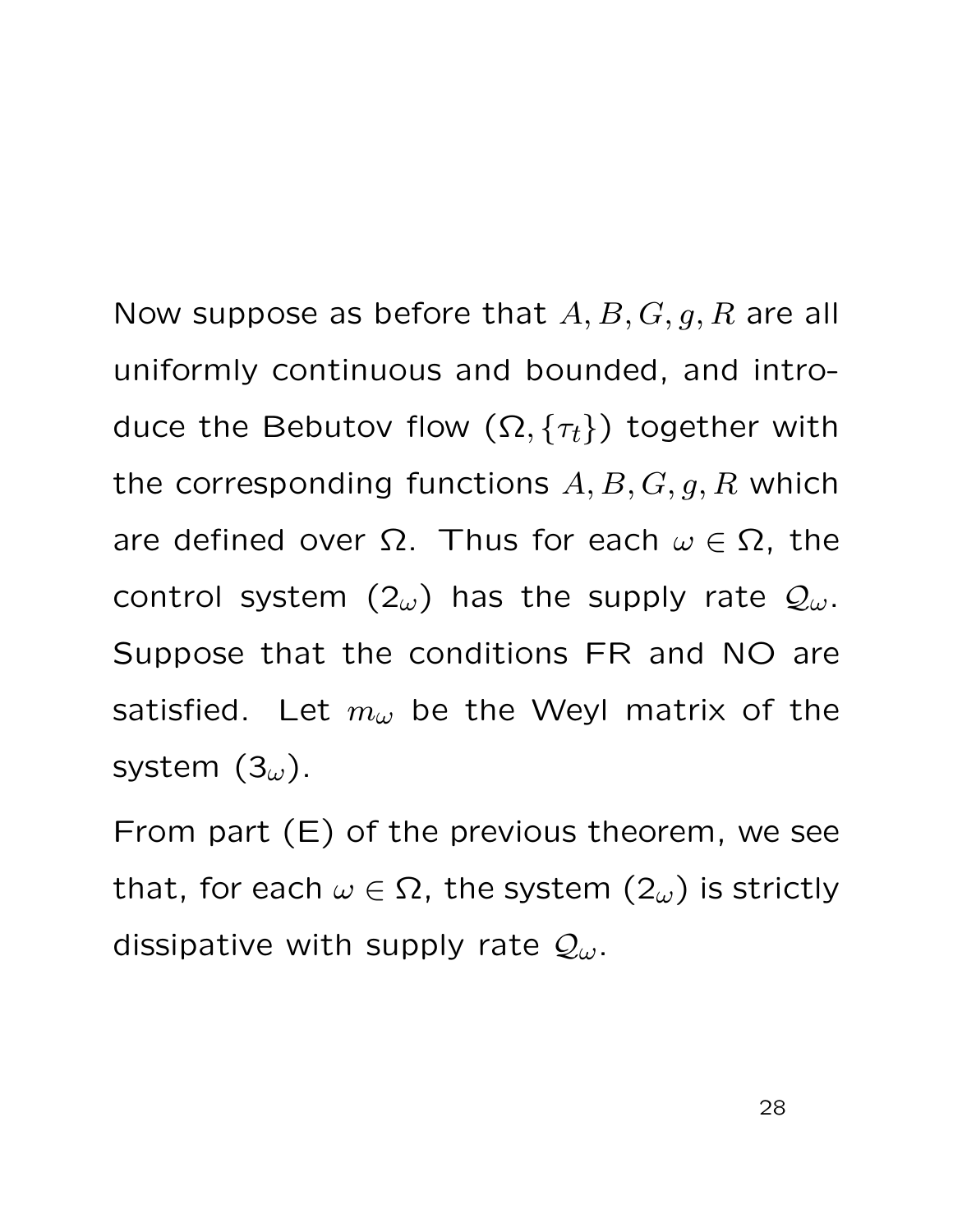From part (D) of the theorem, we see that, if  $V_\omega(t,x)=\text{and if the Weyl matrix}$  $m_{\omega}$  is positive definite for each  $\omega \in \Omega$ , then  $V_{\omega}$  is a strong storage function for  $(2_{\omega})$  which corresponds to the supply rate  $\mathcal{Q}_{\omega}$ .

However this is not the end of the story. We can generalize a result of Y- F- H- P, as follows. Let  $P_{\omega}$  be the dichotomy projection corresponding to the system  $(3\omega)$ . Let  $\lambda^{-}_{\omega}$  $\bar{\omega}$  =  $KernP_{\omega} = Im(I - P_{\omega})$ . When FR and NO are valid, it turns out that  $\lambda_{\omega}^-$  contains no vertical vector  $\Big( 0 \Big)$  $\hat{y}$  $\setminus$ ,  $0 \neq y \in \mathbb{R}^n$ .